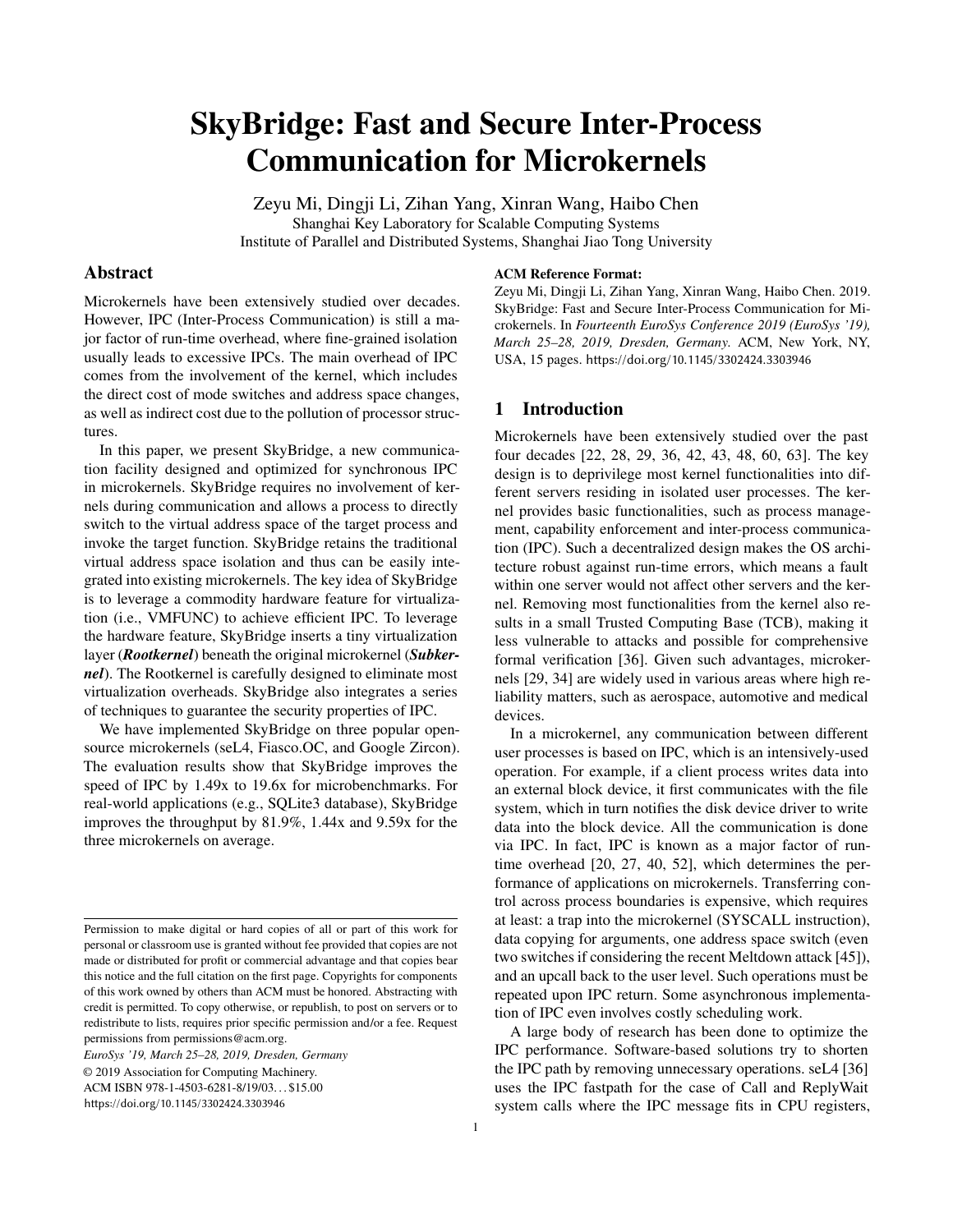and no capabilities are transferred. For a fastpath, the message will be sent immediately and the control flow will be directly transferred without entering into the costly scheduling logic. Similarly, some software-based solutions like LRPC [\[8](#page-13-5)] also eliminate the scheduling overhead and allow a process's thread to execute requested procedures in the receiver's address space. However, all such approaches still require the involvement of the kernel and thus their performance (around 1000 cycles for an IPC roundtrip) do not satisfy the requirement of IPC-intensive workloads, as shown in Section [2.](#page-1-0) Hardware-based solutions propose new hardware extensions to boost IPC operation. dIPC [\[55](#page-14-11)] puts all IPC participants into a single address space, and the kernel is removed from the IPC path. The process isolation is achieved by the newly designed tagged memory. Such hardware-based solutions usually require non-trivial modification to both hardware and software, which have less potential for practical adoption.

Therefore, we argue that there is a need for an IPC technique that satisfies the following requirements.

- Efficient: the IPC path does not involve the kernel.
- Lightweight: the IPC can be readily deployed on commodity hardware and can be easily integrated into existing microkernel architecture.
- Secure: the IPC design does not break the microkernel isolation abstraction.

In this paper, we present a new IPC design that meets such requirements. Our design, called SkyBridge, allows one process (sender) to directly execute the requested procedure in another process's (receiver) address space without trapping into the kernel. SkyBridge has two main technical advantages. First, SkyBridge still places each process in its own virtual address space which fits well with the design and implementation of existing microkernels. Second, Sky-Bridge leverages one Intel hardware feature for virtualization, named EPT (extended page table) switching (the VM-FUNC instruction), to change the virtual address space at the user level. By configuring the receiver's EPT, SkyBridge maps the page table of the sender to that of the receiver. Therefore, after switching the EPT by VMFUNC, the hardware uses the receiver's page table to translate all subsequent virtual addresses. SkyBridge also provides a separated stack for each receiver's thread in its virtual address space. To support long IPC, SkyBridge provides shared buffers for the IPC participants when large messages are transferred. Each buffer is bound to one receiver's thread for concurrency.

Although the approach of SkyBridge sounds intuitive, applying it to the microkernels imposes three practical challenges. First, leveraging EPT switching requires the virtualization layer, which may bring overhead to the whole system since the new layer could cause a large number of costly VM exits. To address this challenge, SkyBridge introduces

a tiny virtualization layer (called *Rootkernel*) only consisting of the most primitive functionalities for SkyBridge while eliminating VM exits during an IPC.

Second, existing ways [\[41](#page-14-12), [46](#page-14-13)] of leveraging VMFUNC require non-trivial modification to the microkernels and thus tremendous engineering effort. SkyBridge proposes a lightweight method to efficiently switch virtual address spaces among different processes which can be easily integrated into microkernel architectures.

Third, it is difficult to design a secure IPC facility without the involvement of the kernel, especially when one malicious process can exploit the VMFUNC instruction to corrupt other processes [\[46](#page-14-13)]. SkyBridge guarantees that there is only one legal entry point for switching address spaces among processes, which prevents a malicious process from invoking self-prepared VMFUNC instructions to corrupt other processes. SkyBridge also requires a process to register to other processes before communicating with them and introduces a calling-key table mechanism to enforce such a policy.

We have implemented SkyBridge on three different microkernels (seL4 [\[36](#page-14-1)], Fiasco.OC [\[1\]](#page-13-6) and Google Zircon [\[5](#page-13-7)]) and deployed them on a commodity Intel Skylake machine. Our evaluation shows that SkyBridge significantly improves the performance of IPC by 1.49x, 5.86x, and 19.6x for seL4 (fastpath), Fiasco.OC and Zircon respectively. For a realworld application like a multi-tier SQLite3 workload, Sky-Bridge improves the performance by 81.9%, 1.44x and 9.59x for such three microkernels on average.

Contributions. The contributions of the paper are summarized as follows:

- A detailed analysis of the performance overheads of IPC in state-of-the-art microkernels.
- A new design which can significantly improve the performance of the microkernel IPC without any modification to the hardware.
- An implementation of SkyBridge and an evaluation using real-world benchmarks on three different microkernels.

# <span id="page-1-0"></span>2 Motivation and Background

# 2.1 Deconstructing Synchronous IPC

In this section, we evaluate the performance costs associated with the traditional synchronous inter-process call (IPC) in microkernels. We use seL4 [\[36](#page-14-1)] (v10.0.0) on an Intel Skylake processor to conduct all the experiments. seL4 is known to have a fast IPC facility, which we believe can represent state-of-the-art microkernels.

Although integrated with different optimization techniques, the current implementation of synchronous IPC still negatively impacts the performance of microkernel workloads, which are usually IPC-intensive. The synchronous IPC overheads can be classified into two categories: one is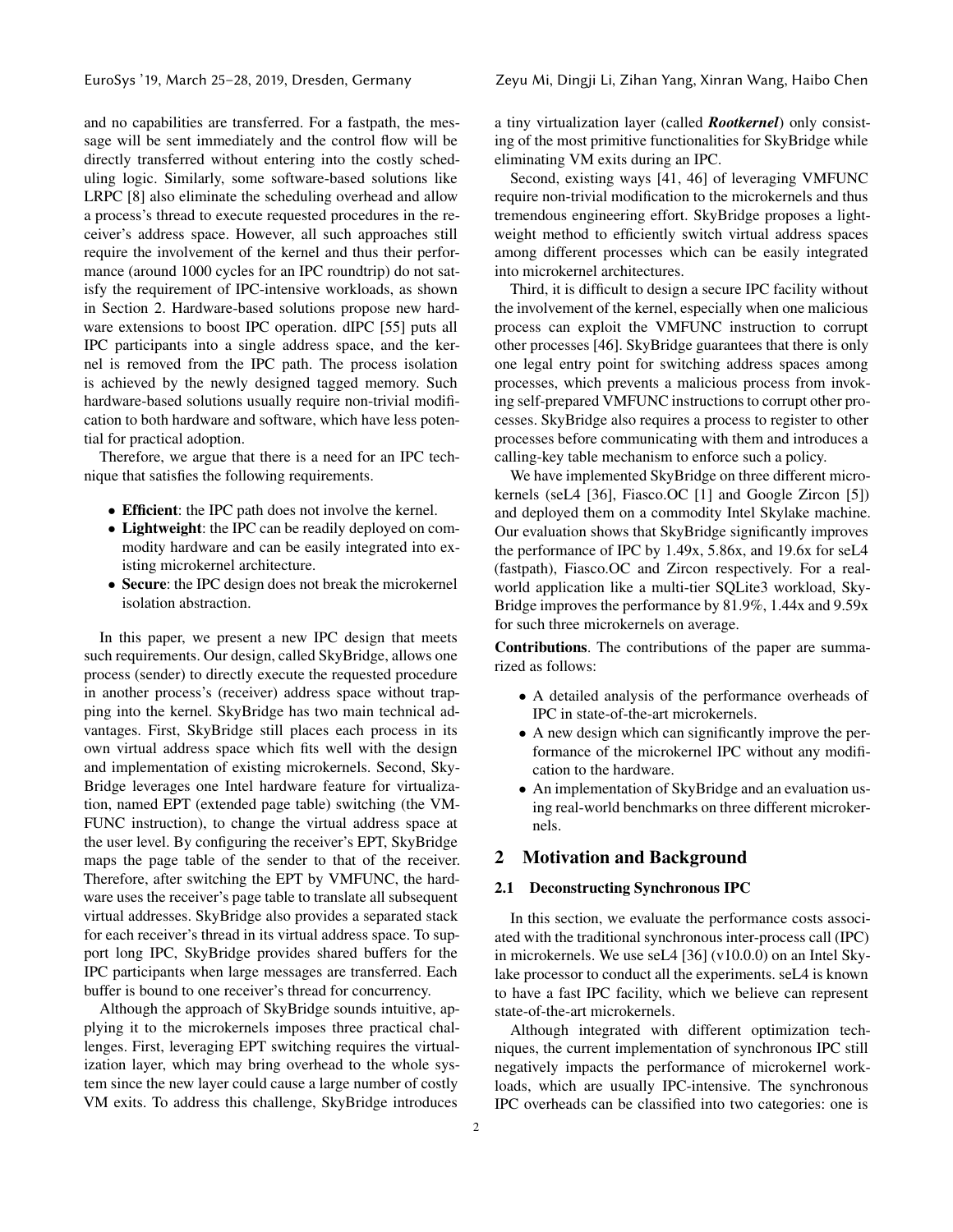the direct cost from the kernel, and the other is the indirect pollution of processor structures.

#### 2.1.1 Direct Cost of Microkernels

Mode Switch. For each IPC, the sender first invokes a *SYSCALL* instruction to trap into the kernel, which then saves necessary user-mode states into a kernel stack. When the kernel resumes the execution of the receiver, it restores the receiver's user-mode states and finally invokes a *SYSRET* instruction to return to the user mode. The mode switch in an IPC also contains two *SWAPGS* instructions that change the base address of the *gs* registers when entering and exiting the kernel. We measure the mode switch cost by executing a *null* SYSCALL which directly returns to the user mode for one billion times. To measure the overhead of each operation, we read The Time Stamp Counter (TSC) values before and after each instruction. The cycles for SYSCALL, SWAPGS and SYSRET are 82, 26 and 75 respectively.

Address Space Switch. A microkernel uses different virtual address spaces for processes to isolate them. Thus, it is necessary to switch the virtual address space when delivering an IPC. The measured cost of an address space switch on our machine is 186 cycles with the PCID (process ID) enabled. Moreover, recent microkernels use different page tables for the kernel and the user space to defend against the Meltdown attack [\[45](#page-14-10)]. Hence, an IPC usually involves two address space switches, which costs 372 cycles in total.

Other Software IPC logic. To handle an IPC request, a microkernel usually contains various security checks, endpoint management and capability enforcement. The total cost of this part is 98 cycles for seL4 fastpath on our machine.

In total, the fastest IPC implementation may cost 493 cycles if the Meltdown mitigations are disabled. This result matches the recent performance results for the fastpath IPC of seL4 [\[3\]](#page-13-8), which was also measured on an Intel Skylake machine.

<span id="page-2-2"></span>Table 1. The pollution of processor structures.

| <b>Name</b>     | i-cache | d-cache | L <sub>2</sub> cache | L3 cache | $i$ -TLB | d-TLB |
|-----------------|---------|---------|----------------------|----------|----------|-------|
| <b>Baseline</b> |         | 10624   | 13237                | 43       |          | . -   |
| Delay           |         | 10639   | 13258                | 43       |          | 19    |
| IPC             | 696     | 27054   | 15974                | 44       |          | 7832  |

#### 2.1.2 Indirect Cost of Microkernels

The overheads of the synchronous IPC are not limited to the direct cost of the kernel. During the execution of the kernel, it will evict the user-mode states in some important processor structures, including the L1 instruction and data caches, L2 and L3 shared caches and translation look-aside buffers (TLB). The state pollution makes an indirect effect on the following user-mode instructions, which triggers TLB misses and different levels' cache misses.

To evaluate the overhead caused by the indirect pollution of processor structures, we build a simple Key-Value store in

<span id="page-2-0"></span>

Figure 1. An example to measure the cost of IPC.

<span id="page-2-1"></span>

Figure 2. The average latency (in cycles) for the KV store operation. Lower is better.

the seL4 microkernel. It consists of a client and two servers, which are an encryption server and a key-value (KV) store server as shown in Figure [1.](#page-2-0) For the insert operations, requests from the client reach the encryption server to encrypt the messages before getting to the KV store server to save the messages. For the query operations, the encryption server decrypts the query results from the KV store server and then returns them to the client.

There are three ways to organize the three processes:

- Baseline: putting them into the same virtual address space and utilizing function calls to connect them.
- **IPC**: putting them into different virtual address spaces and utilizing IPC to connect them. The seL4 kernel is configured without using Meltdown mitigations.
- Delay: putting them into the same virtual address space and utilizing the delay function calls to connect them. The delay function call uses a loop to delay for a period of time which is equal to the direct cost of an IPC (493 cycles).

We measure the impact of the key and value size on the benchmark throughput. The requests of the client consist of 50%/50% insert and query operations. Ideally, there should be no difference between the IPC and the Delay bar. However, as Figure [2](#page-2-1) shows, the indirect cost of IPC is the reason for the gaps between the IPC and Delay bars.

We also count the different events occurring for 512 operations in the three experiments by leveraging Intel performance monitoring unit (PMU). Table [1](#page-2-2) shows the footprints on several processor structures for them. The data indicates that the IPC version causes more significant impact on all levels of cache and TLB structure than that on the Delay and Baseline cases.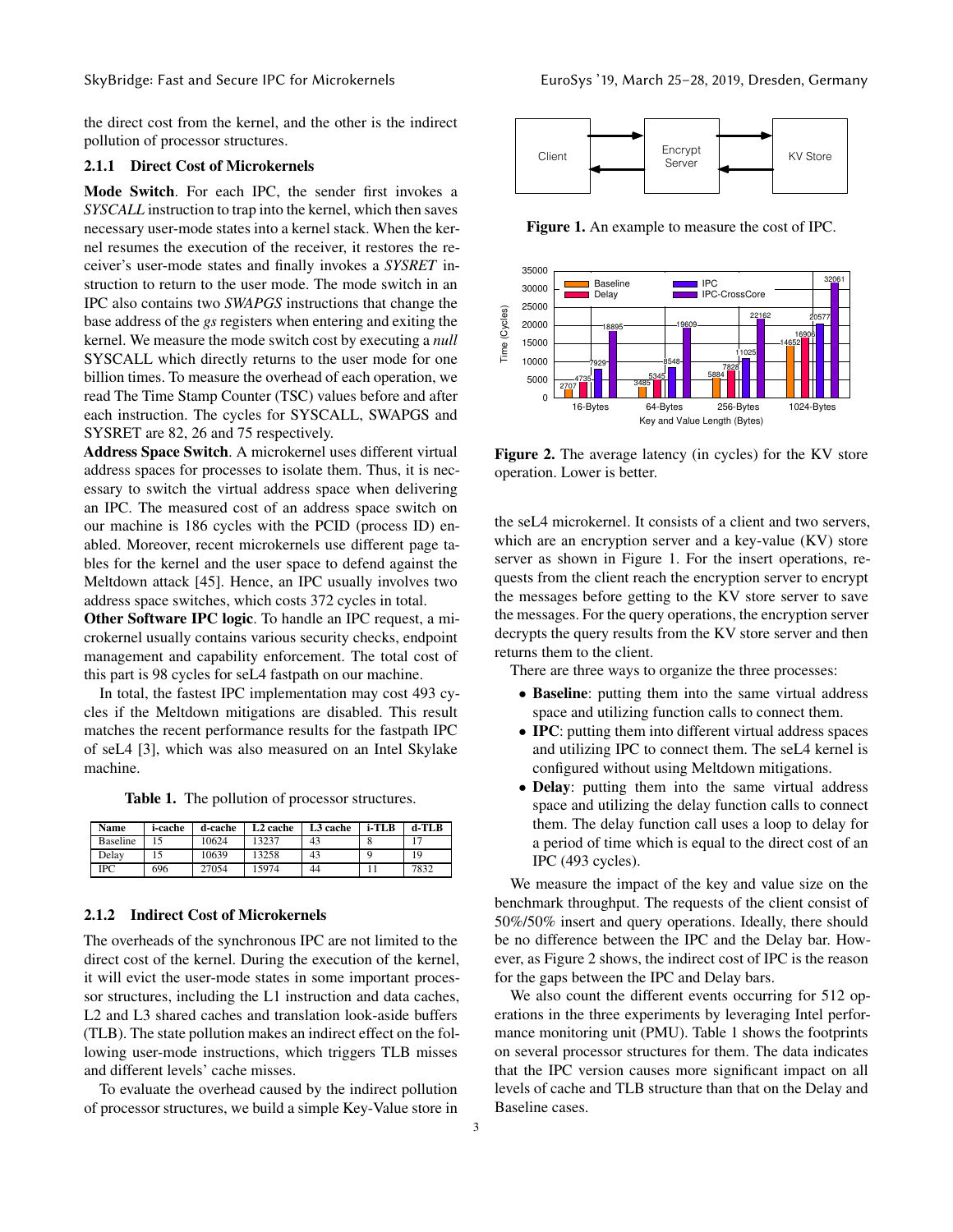<span id="page-3-0"></span>

Table 2. Latency of different instructions and operations in cycles. KPTI [\[58](#page-14-14)] is a technique that uses two page tables for the kernel and the user space to defend against the Meltdown attack.

| <b>Instruction or Operation</b> | Cycles       |
|---------------------------------|--------------|
| write to CR3                    | $186 \pm 10$ |
| no-op system call w/ KPTI       | $431 \pm 13$ |
| no-op system call w/o KPTI      | $181 + 5$    |
| <b>VMFUNC</b>                   | $134 + 3$    |

# 2.1.3 IPC Cost in Multicore

In a multicore machine, the servers and the client may reside on different cores, which is resulted from an oversubscribed condition or a scheduling decision. Under such a circumstance, a cross-core IPC involves a costly inter-processor interrupt (IPI). For example, the cross-core IPC degenerates into a slowpath version which contains an IPI. One IPI takes 1,913 cycles on our machine. We reevaluate the IPC version experiment by putting the client and its two servers to three different cores. The result is also shown in Figure [2.](#page-2-1) For various lengths of keys and values, the cross-core IPC incurs high overhead.

# 2.2 EPTP Switching with VMFUNC

VMFUNC [\[2\]](#page-13-9) is an Intel hardware instruction that allows software in non-root mode (in both kernel and user modes) to invoke a VM function. VM functions are processor features managed by the hypervisor. EPTP (the pointer to an EPT) switching is one of these VM functions, which allows the guest to load a new value for the EPTP from an EPTP list stored in the Virtual Machine Control Structure (VMCS) configured by the hypervisor. The new EPT then translates subsequent guest physical addresses (GPA) to host physical addresses (HPA). The EPTP list can hold at most 512 EPTP entries. The typical usage of EPTP switching is to create multiple domains for one physical address space and these domains usually have different memory mappings and privileges [\[30](#page-13-10), [46\]](#page-14-13). Table [2](#page-3-0) shows the latencies of different instructions and operations. With the Virtual Processor ID (VPID) feature enabled, the VMFUNC instruction does not flush TLB and costs only 134 cycles.

# 3 Overview

The traditional implementation of IPC requires the involvement of the kernel, which incurs the direct and indirect cost as we analyzed in Section [2.](#page-1-0) Therefore, to address the performance impact of the traditional synchronous IPC, Sky-Bridge aims at removing the kernel participation from synchronous IPC. It allows the client to directly switch to the server's virtual address space and execute the requested procedure, which not only avoids the direct cost of trapping into the microkernel but also partially eliminates the indirect cost of architectural state pollution.

<span id="page-3-1"></span>

<span id="page-3-2"></span>Figure 3. The general workflow of SkyBridge.

|          | 1: int server handler( $args$ )                   |
|----------|---------------------------------------------------|
| $2: \{$  |                                                   |
| 3:       | int res                                           |
|          | 4:  // server handler logic                       |
|          | 5: return res;                                    |
| $6:$ }   |                                                   |
| 7:       |                                                   |
|          | 8: void server (void)                             |
| 9: $\{$  |                                                   |
| 10:      | int connection count = $8$ ;                      |
| 11:      | int server_id = register_server(connection_count, |
| 12:      | server handler);                                  |
| $13:$ }  |                                                   |
| 14:      |                                                   |
|          | 15: void client (void)                            |
| 16: $\{$ |                                                   |
| 17:      | register_client_to_server(server_id);             |
| 18:      | direct server call(server id, args)               |
| 19: }    |                                                   |



# 3.1 Key Idea and Challenges

SkyBridge uses one VMFUNC to implement the switch of virtual address space without trapping into the kernel and eliminate the costly IPI because it allows one process to directly invoke other process's code. The general workflow of SkyBridge and the example code are shown in Figure [3](#page-3-1) and Figure [4.](#page-3-2) SkyBridge provides a programming model similar to that of traditional IPC. To use SkyBridge, a program should be modified to use the SkyBridge user-level interfaces.

A server has to register into the kernel before other processes start to request its service. During registration, the server provides the kernel with a function address it allows other processes to directly invoke and a number indicating the maximum number of connections it can receive at the same time. Then the kernel maps trampoline-related code and data (shared pages and stacks) into the server's virtual address space and returns the server ID that can be used by clients to locate the server during registration. Similarly, the client also registers into SkyBridge by providing the server ID which it intends to call. The kernel then maps trampolinerelated code and data pages into the client's virtual address space. It maps a server function list into the client virtual address space as well. Most importantly, the kernel creates one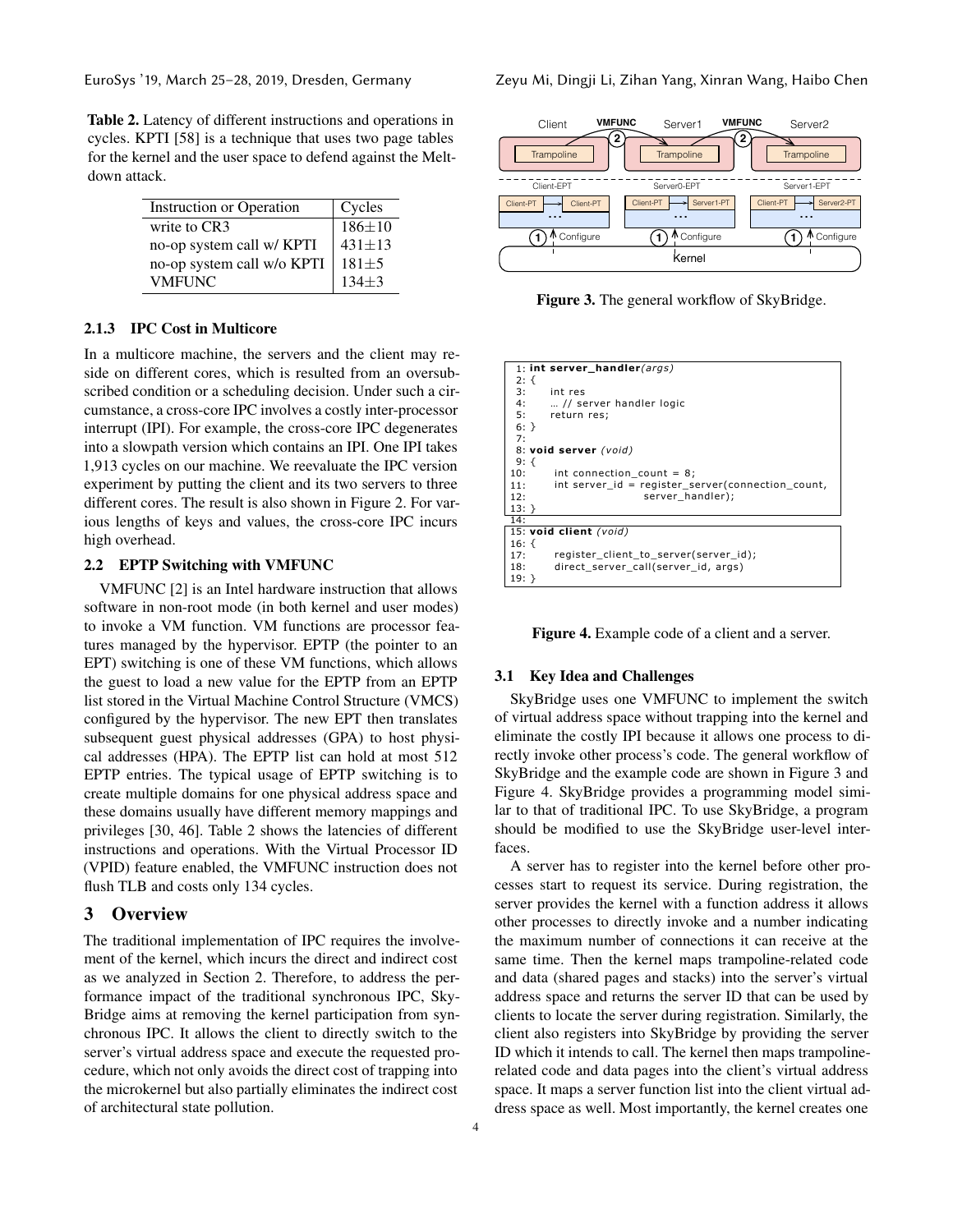<span id="page-4-0"></span>

Figure 5. The overall architecture.

EPT for the client and all the target servers, as shown in Step  $(1)$  in Figure [3.](#page-3-1) In these servers' EPTs, the page table of the client is mapped to the corresponding ones of the servers.

When the client invokes the direct\_server\_call (Step  $(2)$ ) in Figure [3\)](#page-3-1), the trampoline saves the client's states into its stack and invokes the VMFUNC instruction to switch to the server's EPT. After switching EPT, the configuration in the server's EPT makes sure the hardware use the server's page table to translate all subsequent virtual addresses. Finally, the trampoline installs the server's stack and invokes the server's registered handling function.

However, applying VMFUNC imposes the following challenges.

- Virtualization overhead. The use of VMFUNC requires a hypervisor to be inserted at the bottom of the microkernel, which inevitably incurs overhead for the normal execution of the system.
- Integration. Existing techniques of leveraging VM-FUNC are difficult to apply to microkernels without much modification.
- Security. New security threats are introduced by the design of the direct virtual address space switch.

#### 3.2 Solutions

To leverage SkyBridge, SkyBridge proposes a series of solutions to addressing these challenges.

Efficient Virtualization: The overheads of virtualization mainly come from two sources. The first one is the two-level address translation and the other one is a large number of costly VM exits. To tackle the virtualization overheads, Sky-Bridge introduces a tiny hypervisor (Rootkernel) that contains only 1500 LoCs. It utilizes 1 GB huge pages to map most host physical memory except those reserved for Rootkernel to the microkernel (named Subkernel in our paper) in non-root mode. This memory mapping not only allows the execution of the microkernel not to trigger any EPT violation but also diminishes the cost of address translation from a GPA to its HPA. To tackle the second overhead, the Rootkernel configures VMCS to let the Subkernel handle most hardware events (external interrupts) or privileged instructions

(e.g., HLT). By using such configuration, most VM exits are avoided. In our evaluation, there are no VM exits when running normal applications and the virtualization overheads are negligible.

Therefore, the architecture of SkyBridge is divided into two components, as shown in Figure [5.](#page-4-0) The Rootkernel consists of three parts, which are the management of EPT, handlers for inevitable VM exits and a self-virtualization module. The Subkernel has one line of code to call the selfvirtualization module in Rootkernel to dynamically start the Rootkernel during the booting procedure. The process creation part is also modified to call the EPT management part of the Rootkernel to configure the EPT part for each new process. When creating a new process, the Subkernel maps a trampoline into the process, which helps the process to invoke the direct server call of SkyBridge. The details of the Rootkernel and Subkernel are described in Section [4.1](#page-5-0) and Section [4.2.](#page-5-1)

Lightweight Virtual Address Switch: To use VMFUNC to efficiently switch the virtual address space in the user mode without the involvement of the kernel, there is one possible design, which is to combine all related processes into the same virtual address and use different EPTs to isolate them. Switching the virtual address space means to install a new EPT that enables the corresponding permission. Even if the solution sounds intuitive, it requires non-trivial modification to the microkernel to fix possible virtual address overlapping problems, which thus incurs tremendous engineering effort. SkyBridge proposes a lightweight and effective design that remaps the base address of the page table (CR3 value) in each EPT. Instead of putting all processes into the same virtual address space, SkyBridge still isolates them using different page tables. Before scheduling a new client, SkyBridge installs a new EPTP list for it, which contains the servers' EPT pointers the client is allowed to invoke. In each server's EPT, the GPA of the client's CR3 value is translated to the HPA of the corresponding server's CR3 value, which allows hardware to automatically use the new page table for later virtual address translation after the invocation of the VMFUNC instruction (Section [4.3\)](#page-6-0).

Secure Trampoline: In the traditional microkernel design, each IPC gets trapped into the kernel, which then has the chance to do the security check and deny any illegal IPC communication. However, the kernel is unable to check each IPC communication in SkyBridge, which means SkyBridge has to provide new techniques to guarantee the same security level as the traditional IPC. First, a malicious process may use self-prepared VMFUNC instruction to bypass the trampoline and access sensitive data or code of other processes, which is called the VMFUNC faking attack in SeCage [\[46\]](#page-14-13). Yet, the defense proposed by SeCage fails to work in Sky-Bridge (we will explain it in Section [4.4\)](#page-6-1). To defend against such attack, SkyBridge dynamically rewrites the binary of a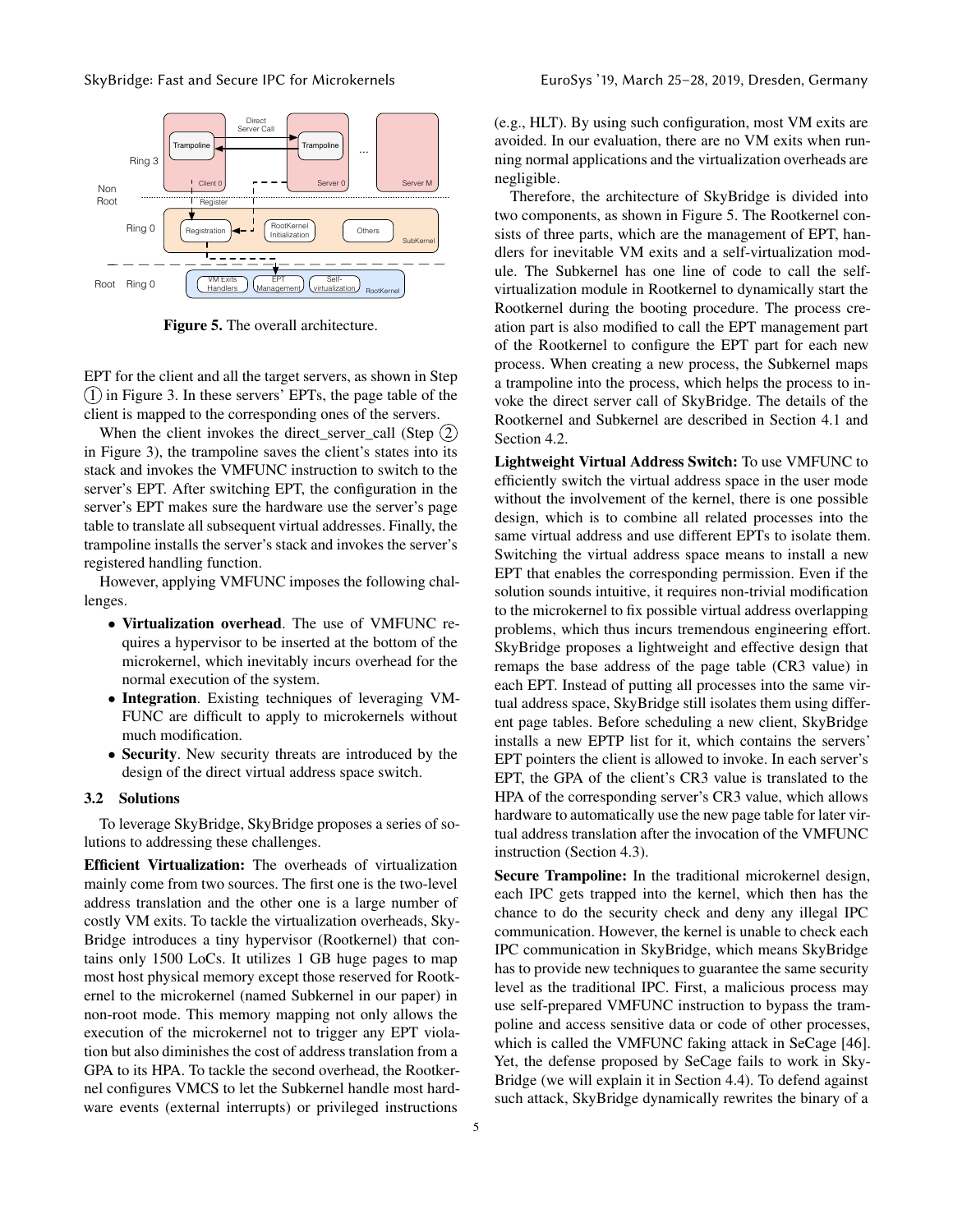process to replace any illegal VMFUNC with functionallyequivalent instructions. To prevent a sender from calling unregistered receivers, we provide a calling-key table for each process, which records a list of calling keys. For each IPC, the sender should provide a calling key for the receiver, which checks the key against its calling-key table and denies the IPC and notifies the kernel if the sent key does not exist in the table. This solution provides an optimistic security check which assumes most IPC is legal and does not require the kernel to check it (Section [4.4\)](#page-6-1).

# <span id="page-5-0"></span>4 Detailed Design

# 4.1 The Rootkernel

To utilize VMFUNC, the processes have to run in nonroot mode. However, there are two design choices of whether or not to put the kernel into non-root mode. One way like SeCage [\[46\]](#page-14-13) and CrossOver [\[41](#page-14-12)] works like a virtual machine, where both the kernel and processes run in non-root mode. Usually, these systems reuse mature commercial hypervisors like KVM [\[35](#page-14-15)] and Xen [\[6\]](#page-13-11), which are designed to support general virtual machines. Hence, this way will incur large overhead caused by the virtualization layer. The other design choice is to put the kernel in root mode while sustaining the processes in non-root mode, like Dune [\[7\]](#page-13-12). However, the costly VM exits still exist. In Dune, most system calls incur the cost of a VM exit that is significantly more expensive than a (nonvirtualized) system call.

SkyBridge offers a new solution different from the above two design choices. It eliminates the costly VM exits caused by previous solutions. SkyBridge provides a tiny hypervisor called the Rootkernel whose size is much smaller than the commercial hypervisors. The Rootkernel only contains necessary functionalities to support SkyBridge, which includes the EPT management, a dynamic self-virtualization module, and some basic VM exit handlers.

To eliminate the costly VM exits, the Rootkernel configures the hardware to let most VM behaviors not trigger any VM exits. VM exits include three categories: the privileged instruction exits, hardware event exits, and EPT violation exits. For the privileged instruction exits like changing CR3 value, the Rootkernel allows these instructions not to trigger any VM exits. To handle hardware events like an external interrupt in traditional hypervisors, a VM exit triggers to wake up the hypervisor when receiving this event. In SkyBridge, the Rootkernel allows the hardware to inject the external interrupts directly into the microkernel in non-root mode since it has the privilege to manage its external devices.

Commercial hypervisors use an EPT for each VM and specify in the EPT the memory regions belonging to the VM. This can limit this VM from accessing other VMs and the hypervisor's physical memory. When a VM accesses the physical memory which is not present in the EPT or it has not enough permissions to access it, an EPT violation VM exit

triggers and the hypervisor wakes up to handle such violation. Furthermore, the 2-level address translation (from GVA to HPA) incurs higher overhead than the 1-level translation (from GVA to GPA). For example, one TLB miss in the 2 level address translation may require at most 24 memory accesses [\[26\]](#page-13-13), which incurs large overhead. To eliminate the EPT violation VM exits and reduce the overhead of 2-level address translation, the Rootkernel creates a base EPT for the Subkernel and uses the maximum huge page (1 GB on an x86\_64 machine) to map most physical memory address to the Subkernel. SkyBridge only reserves a small portion of physical memory (100 MB in our evaluation) for the Rootkernel. Hence, the microkernel is free to access almost all physical memory on the machine, and no more EPT violation will be triggered. Moreover, the huge page mapping not only reduces the number of memory accesses for handling a TLB miss, but also reduces the number of TLB misses.

The booting procedure of Rootkernel is different from traditional hypervisors. Inspired by CloudVisor [\[61\]](#page-14-16), Sky-Bridge does not contain the machine bootstrap code that increases the complexity of the Rootkernel and is error-prone. Instead, the Rootkernel is booted by the Subkernel and downgrades the Subkernel to non-root mode.

The Rootkernel also retains handlers for inevitable exits. In our current implementation, the Rootkernel contains handlers for CPUID instructions, VMCALL instructions and EPT violations. The VMCALL instruction is leveraged by the Rootkernel to implement an interface to communicate with the Subkernel.

# <span id="page-5-1"></span>4.2 The Subkernel

The Rootkernel provides an interface for the Subkernel to manage each process's EPT. When a server registers into SkyBridge, the Subkernel maps the trampoline code page and a number of stack pages into the server's virtual address space. Then it allocates a free server ID for the server. When a client registers into SkyBridge and asks for getting bound to a server, the Rootkernel maps the trampoline code and stack pages into the client's virtual address space. Then the Subkernel invokes the Rootkernel interface to ask the Rootkernel to bind the client and server in the EPT level. The Rootkernel copies a new server EPT and maps the client page table to the server page table. Finally, the Rootkernel installs the newly created EPT into the client's EPTP list. Actually, the Rootkernel also writes all processes' EPTPs that the server depends on into the client's EPTP list.

SkyBridge does not modify the scheduling algorithm part of the microkernel. Yet, when the Subkernel decides to do a context switch from one process to a new process, it will notify the Rootkernel to install the next process's EPTP list.

SkyBridge provides shared buffers for processes to transfer large data. The Subkernel creates multiple shared buffers according to the number of registered threads for one server.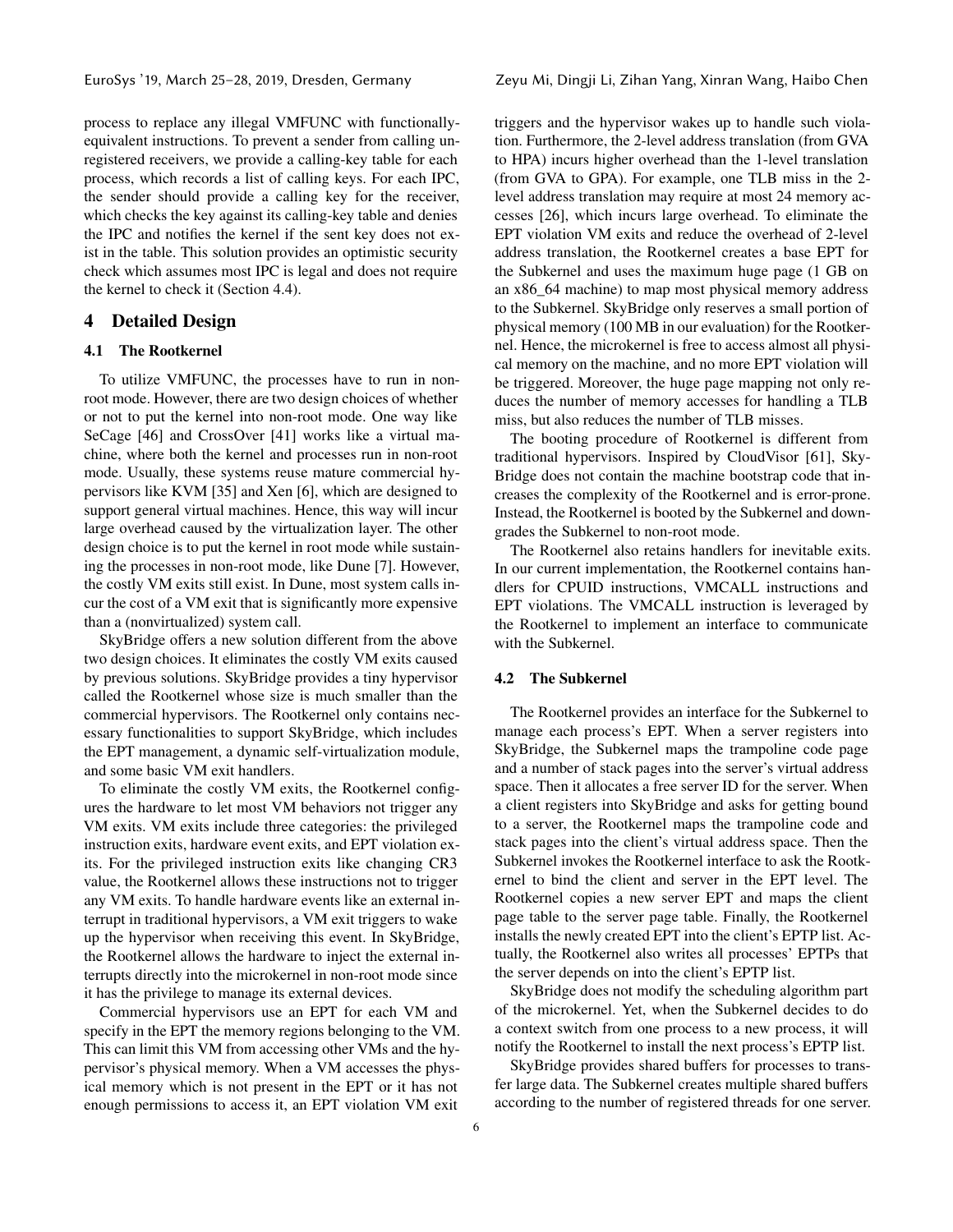<span id="page-6-2"></span>

Figure 6. Virtual address space switches in SkyBridge

Each time the client calls a server, it may use the server thread's buffer for large data transfer.

Process Misidentification: If a sender gets trapped into the kernel (e.g., caused by an interrupt) when executing in one receiver's virtual address space, it intends to invoke microkernel's services as a receiver. However, the microkernel will still treat the process as the original process, which we call a *process misidentification* problem. To address the problem, SkyBridge allocates an identity page that records each process's identity information and maps this page into the same GPA in each EPT. This page is also mapped into the kernel address space which thus can be accessed by the Subkernel via a virtual address. The Subkernel checks this page to know which process it is serving for by accessing this virtual address.

#### <span id="page-6-0"></span>4.3 Memory Mapping

SkyBridge guarantees that the virtual address spaces of different processes are isolated and provides an efficient userlevel virtual space switch method for them. In fact, there are two known techniques for such purpose. The first technique [\[46](#page-14-13)] is to put different processes into the same virtual address space and use one EPT for each process to provide an isolated view of the shared virtual address space. Similar to SkyBridge, it also uses VMFUNC to switch among views without kernel involvement. This technique is easy to implement when the number of processes is small. When the number gets large, virtual address regions for different processes have to be carefully managed in order to prevent these regions from overlapping, which requires tedious engineering efforts.

The second technique is to leverage the recent Intel Memory Protection Keys for Userspace (PKU) to switch views. Applying PKU does not address the overlapping problem either. Moreover, it provides a limited number of security domains (16) and does not satisfy the requirement of microkernels.

SkyBridge sustains the traditional virtual memory isolation method and proposes an efficient virtual space switch technique, which does not require much engineering work to implement it. Different from the first technique, SkyBridge still uses separated page tables for these processes. To switch page tables without modifying the CR3 register in the user mode, it remaps the client's table page base address (CR3 value) to the HPA of server's CR3 value in the server's EPT. Therefore, the switch of EPT by invoking VMFUNC can install the server's virtual page table for later virtual address translations.

The technique SkyBridge employs to provide an efficient page table switch is depicted in Figure [6.](#page-6-2) A process is still created by the original mechanism of the microkernel and owns its virtual address space. In this example, the client and the server have their own page tables, whose base physical addresses (GPA) are client-CR3 and server-CR3 respectively. Once starting one new server, the Subkernel saves the CR3 value of the server (server-CR3). When the client registers, the Subkernel notifies the Rootkernel to copy two new EPTs from the base EPT for the client and server, which are EPT-C and EPT-S respectively. Then the Rootkernel remaps client-CR3 to the HPA of server-CR3 in EPT-S and does not make any modification to EPT-C.

During execution, the value of the CR3 register is *client-CR3* and will not be changed. When the client invokes direct\_server\_call interface, the trampoline invokes the VM-FUNC instruction to change the value of EPT pointer from EPT-C to EPT-S. After using EPT-S, client-CR3 will be mapped to the HPA of server-CR3, which means all subsequent virtual address will be translated by the server page table. Therefore, the client can access any virtual address in the server's virtual address space.

Please note that the creation of EPT here is just a shallow copy that reuses most mapping in the base EPT. Only four pages that map client-CR3 to the HPA of server-CR3 are modified. All other EPT pages are kept intact.

#### <span id="page-6-1"></span>4.4 Trampoline

The direct\_server\_call interface of SkyBridge is implemented by a trampoline, which is a code page mapped into the virtual space by the Subkernel during process registration. A client and all its bound servers should be inserted such trampoline. When binding a client to a server, the Subkernel creates multiple stacks and maps them into the server's virtual address space. The number of stacks is specified by the server during its registration and determines how many concurrent threads the server can support.

Usually, the sender needs to transfer some data to the receiver in an IPC. For small data transfer, SkyBridge puts these data into CPU registers which obeys the calling convention in x86\_64. For large data transfer, SkyBridge creates a shared buffer for each pair of client and server thread and maps them into both the client and the server.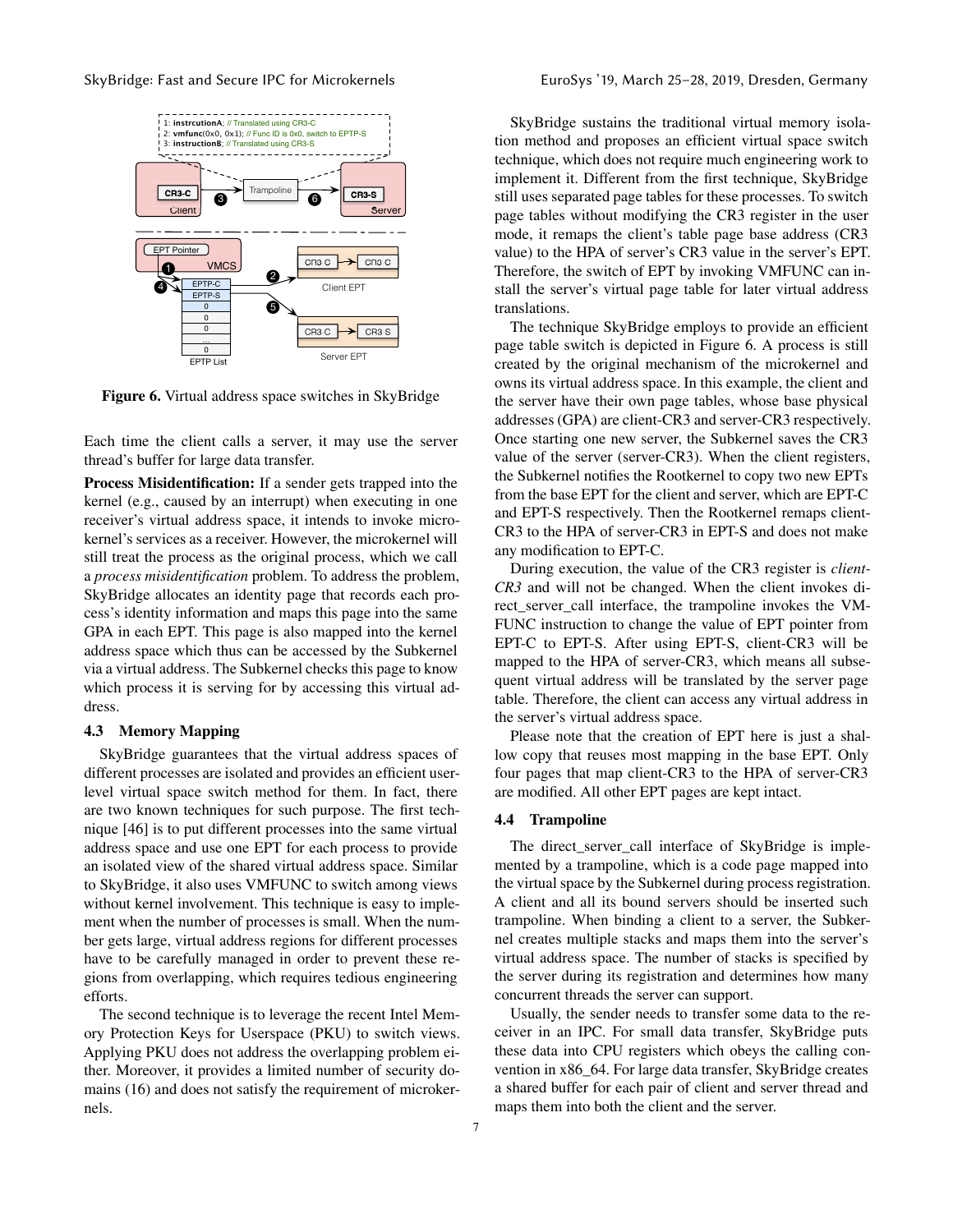Trampoline Workflow: When the sender is a client, its ID is zero. Otherwise, the sender ID is the value returned by the register server function. Before invoking the VMFUNC instruction, the trampoline copies data from the client's internal buffer into the shared buffer if the transferred data exceeds the capacity of CPU registers. After switching the virtual address space by invoking the VMFUNC instruction, the trampoline installs the server stack. Finally, it calls the server's registered function according to the server ID.

Security Threats: The design of the trampoline considers two possible attacks. The first attack is a self-prepared VM-FUNC attack, where the malicious client or server invokes an illegal VMFUNC instruction which is not prepared by the trampoline to bypass the trampoline and access sensitive instructions or data in other processes. The previous defense against this attack is to put different pieces of application logic (PAL) code and data into different EPTs and guarantee that only the trampoline is mapped into these EPTs which makes it the only entry point to other PALs. However, this solution does not apply to SkyBridge due to the remapping of CR3 GPA technique, which allows the attacker to invoke VMFUNC at any virtual address to switch to the victim process's virtual address space. Therefore, the trampoline is not the only legal entry point to other processes.

To defend against such attack, we leverage the binary rewriting technique and scan the each process's code to replace any VMFUNC instruction or any sequences of instructions containing an inadvertent VMFUNC with other functionally-equivalent instructions. This solution has been used by different other systems [\[18,](#page-13-14) [50](#page-14-17), [53\]](#page-14-18) and we will describe our method in Section [5.](#page-7-0)

The second attack is called the illegal server call or client return. The illegal server call is that one client may bypass the server it should invoke and directly call unregistered servers, which is dangerous if these servers contain sensitive information. Similarly, the illegal client return is that one server does not return to the client that calls it, but to other client or servers. To defend against such attack, SkyBridge provides a calling-key table for each process, which records the processes bound to it and their calling keys. The server's calling keys are generated during the client registration. The Subkernel generates a random 8-byte key for the client and gives it to the client and the server. For example, the client gets the server's calling key and passes it to the server, which then checks the calling key against those in its table and notifies the Subkernel when it does not locate the given key in its table.

Each time a client will call its server, it also dynamically generates a client calling key and passes it to the receiver. The receiver should return this key to the sender, which rechecks it to ensure the receiver is what it calls before. A

malicious process may deliberately leak its key to other processes. But the leaked key only exposes sensitive information belonging to the key owner and no other data will be exposed as servers can use calling keys to identify the calling processes.

# <span id="page-7-0"></span>5 Dynamically Rewriting Illegal VMFUNC

# 5.1 Rewriting Mechanism

When a process registers into SkyBridge, the Subkernel scans all code pages of the process to replace any illegal VM-FUNC instructions outside the trampoline code page with functionally-equivalent instructions. After rewriting, one instruction may be changed to two or more instructions, which cannot be held in the original location. Therefore, SkyBridge replaces these instructions with a jump instruction which jumps to a page for rewriting. The rewriting page is inserted by the Subkernel and is mapped at an unused virtual address. We choose the second page in the virtual address space (starting from 0x1000). This page is deliberately left unmapped for most operating systems. In the inserted page, the Subkernel creates one code snippet for the new instructions. At the end of each snippet, the Subkernel also appends a new jump instruction to get back to the original code page.

#### 5.2 Rewriting Strategy

The rewriting strategy is inspired by ERIM [\[53](#page-14-18)], which uses a similar strategy to replace the WRPKRU instruction. The strategy is *complete*: any inadvertent VMFUNC instruction can be rewritten to functionally-equivalent instructions. The strategy is highly dependent on x86 variable-length instruction encoding. Intel x86 instruction encoding consists of five regions: 1) an opcode field possibly with a prefix (the opcode for VMFUNC contains three bytes: 0x0F, 0x01, 0xD4); 2) an optional 1-byte Mod R/M field describes the addressing mode and two operands for this instruction; 3) an optional 1-byte SIB (Second Addressing Byte) field specifying the indirect memory addressing; 4) an optional displacement which works as offset used in the addressing mode described by Mod R/M field; 5) an optional immediate field for the instruction.

There are three conditions where a VMFUNC instruction may be decoded from:

- C1: The instruction is indeed VMFUNC.
- C2: A VMFUNC encoded by spanning two or more instructions.
- C3: A long instruction contains the VMFUNC encoding.

To classify these three conditions, the Subkernel will bookkeep current instruction during scanning, which helps to determine instruction's boundary. For C1, the Subkernel just replaces the illegal VMFUNC with three NOP instructions (0x90). For C2, Illegal VMFUNC spanning two or more instructions can be "broken" by inserting a NOP between these consecutive instructions.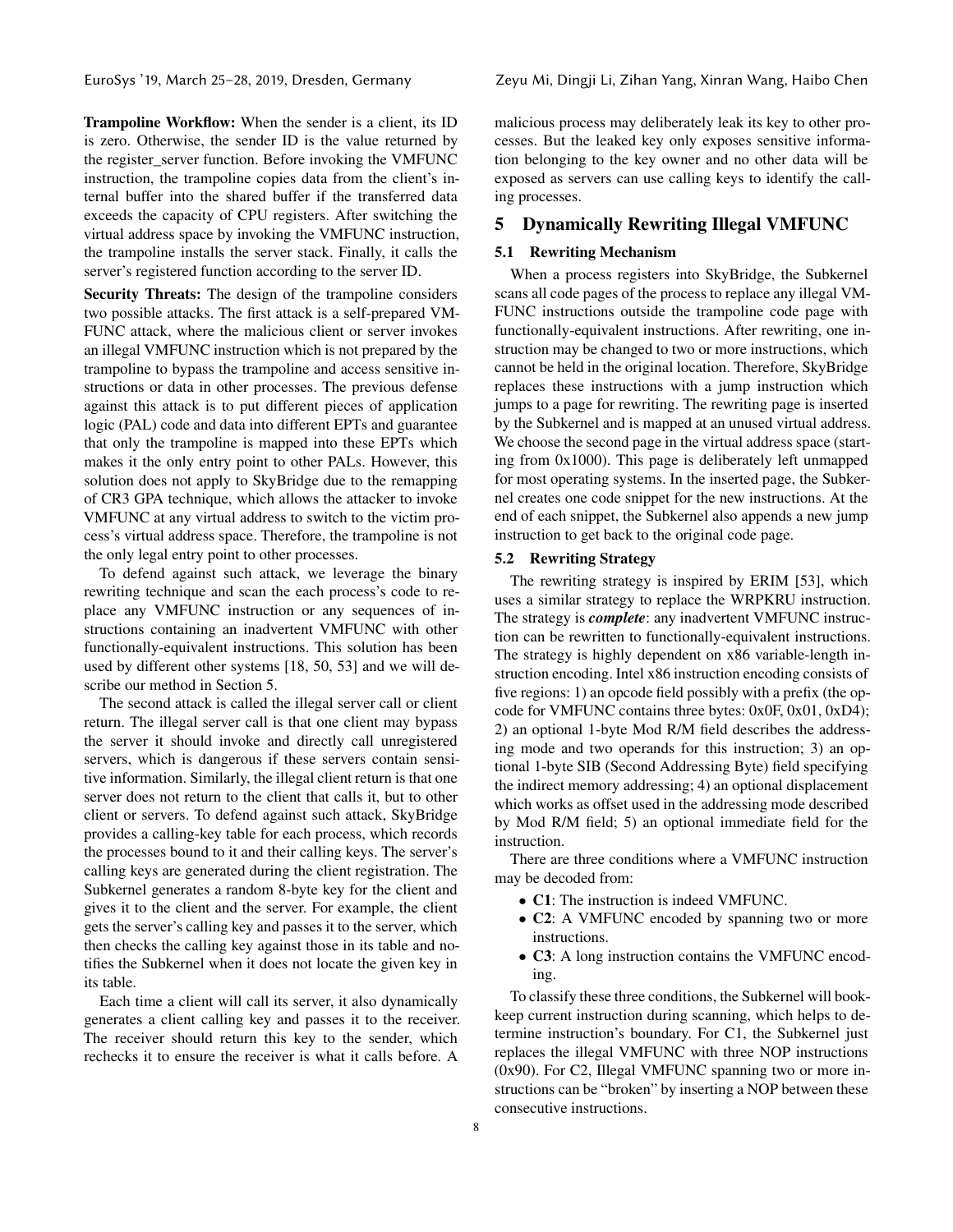<span id="page-8-0"></span>

| ID                    | Overlap Case                                      | <b>Rewriting Strategy</b>                                                  | Example                                                             |
|-----------------------|---------------------------------------------------|----------------------------------------------------------------------------|---------------------------------------------------------------------|
|                       | Opcode=VMFUNC                                     | Replace VMFUNC with 3 NOP instructions                                     |                                                                     |
|                       | $Mod R/M = 0x0F$                                  | Push/pop used register; use new register                                   | imul \$0xD401, rdi, rcx; $\rightarrow$ push rax; mov rdi, rax;      |
|                       |                                                   |                                                                            | imul $$0xD401$ , rax, rcx; pop rax                                  |
|                       | $SIB = 0x0F$                                      | Push/pop used register; use new register                                   | lea 0xD401(rdi, rcx, 1), rbx; $\rightarrow$ push rax; mov rdi, rax; |
|                       |                                                   | lea $0xD401$ (rax, rcx, 1), rbx; pop rax                                   |                                                                     |
| $Displacement = 0x0F$ | Compute displacement value before the instruction | add 0xD4010F(rax), rbx; $\rightarrow$ add 0xD4000F, rax;                   |                                                                     |
|                       |                                                   | add $0x0100$ $(rax)$ , rbx                                                 |                                                                     |
|                       | $Immediate=0x0F$                                  | Apply instruction twice with different immediates to get equivalent effect | add 0xD4010F, rax $\rightarrow$ add 0xD3010F, rax;                  |
|                       |                                                   |                                                                            | add $0x10000$ , rax                                                 |
|                       |                                                   | Jump-like instruction: modify immediate after moving this instruction      |                                                                     |

Table 3. Rewrite strategy for illegal VMFUNC instructions

When VMFUNC exists in one longer instruction (C3), the Subkernel replaces this instruction with other functionallyequivalent instructions. Table [3](#page-8-0) lists all possible cases and their corresponding rewriting strategies. The byte 0x0F is an escape prefix for opcode and will not occur in the middle bytes of any instruction opcode. Therefore, if the first byte of one instruction's opcode overlaps with 0x0F, this instruction is VMFUNC, whose rewriting strategy has already beed discussed (replace it with three NOP instructions).

If 0x0F equals the Mod R/M field (which is 1 byte), it determines that *rcx* (*r9* and *ecx*) and *rdi* (*r15* and *edi*) are the instruction's operands. The Subkernel replaces one of the registers (e.g., *rdi*) to another register, whose value will be pushed into the stack in advance. For example, the Subkernel replaces *rdi* with *rax* in Table [3.](#page-8-0) If 0x0F equals the SIB field (which is 1 byte as well), this instruction also uses fixed register and SkyBridge applies a similar rewriting strategy to replace it.

When the 0x0F overlaps with the displacement, the remaining two bytes (0x01 and 0xD4) may fit in the displacement or the immediate field. If the three bytes all reside in the displacement field, SkyBridge precomputes the displacement value before the instruction (Example is row 4). If some of the three bytes overlap with the immediate field, Sky-Bridge applies the instruction twice to get the same effect. For jump-like instructions, the immediate is treated as an offset which will be changed to a new value when we rewrite this instruction in the rewriting page.

# 6 Evaluation

This section tries to answer the following questions:

- Q1: What is the implementation complexity of Sky-Bridge?
- **Q2**: How does SkyBridge improve the IPC performance compared with other microkernels?
- Q3: How does SkyBridge improve the performance of the workloads introduced in Section [2?](#page-1-0)
- Q4: How do real-world microkernel applications perform when running using SkyBridge?
- Q5: How does the virtualization layer affect the performance of the original microkernel workloads?

• Q6: How many inadvertent VMFUNC instructions do we find?

# 6.1 Experimental Setup

Our test machine is equipped with an Intel Skylake Core i7-6700K processor, which has 4 cores and 8 hardware threads with the hyper-threading enabled. The memory size is 16 GB.

The microkernels we evaluated are seL4 (v10.0.0), Fiasco.OC and Zircon. Fiasco.OC is a 3rd-generation capability-based microkernel and provides synchronous IPC facility. Zircon is a microkernel developed by Google and also implements an IPC facility.

To ensure the evaluation results measured at the same CPU clock, we disabled the CPU frequency scaling. All experiments without using SkyBridge are conducted in the native hardware without using the virtualization layer.

# 6.2 Status Quo and Implementation Complexity

To answer the first question  $(Q1)$ , we have implemented SkyBridge on different microkernels. The code sizes of the Rootkernel is 1.5 KLoC and modified lines of code to integrate SkyBridge into each microkernel are about 200 LoC. It is easy to integrate SkyBridge into an existing microkernel. We first implemented SkyBridge on seL4 and the porting cost of SkyBridge Fiasco.OC and Zircon took 2 and 4 person days accordingly.

#### 6.3 IPC Performance

To answer the second question  $(Q2)$ , we first evaluate and analyze the performance of various synchronous IPC implementations in different microkernels and compare them with the corresponding SkyBridge versions.

Figure [7](#page-9-0) is the performance breakdowns of different IPC implementations. We measure the time period for an IPC roundtrip which starts from sending an empty message from the client until the client receives the response from the server. The results are the average value of 100,000 experiment runs. For IPC within the same core, seL4 has a fastpath implementation that we have analyzed in Section [2](#page-1-0) and it performs the best among all the microkernel. For cross-core IPC, the fastpath IPC degenerates into a slowpath version. The slowpath version not only contains more IPC logics but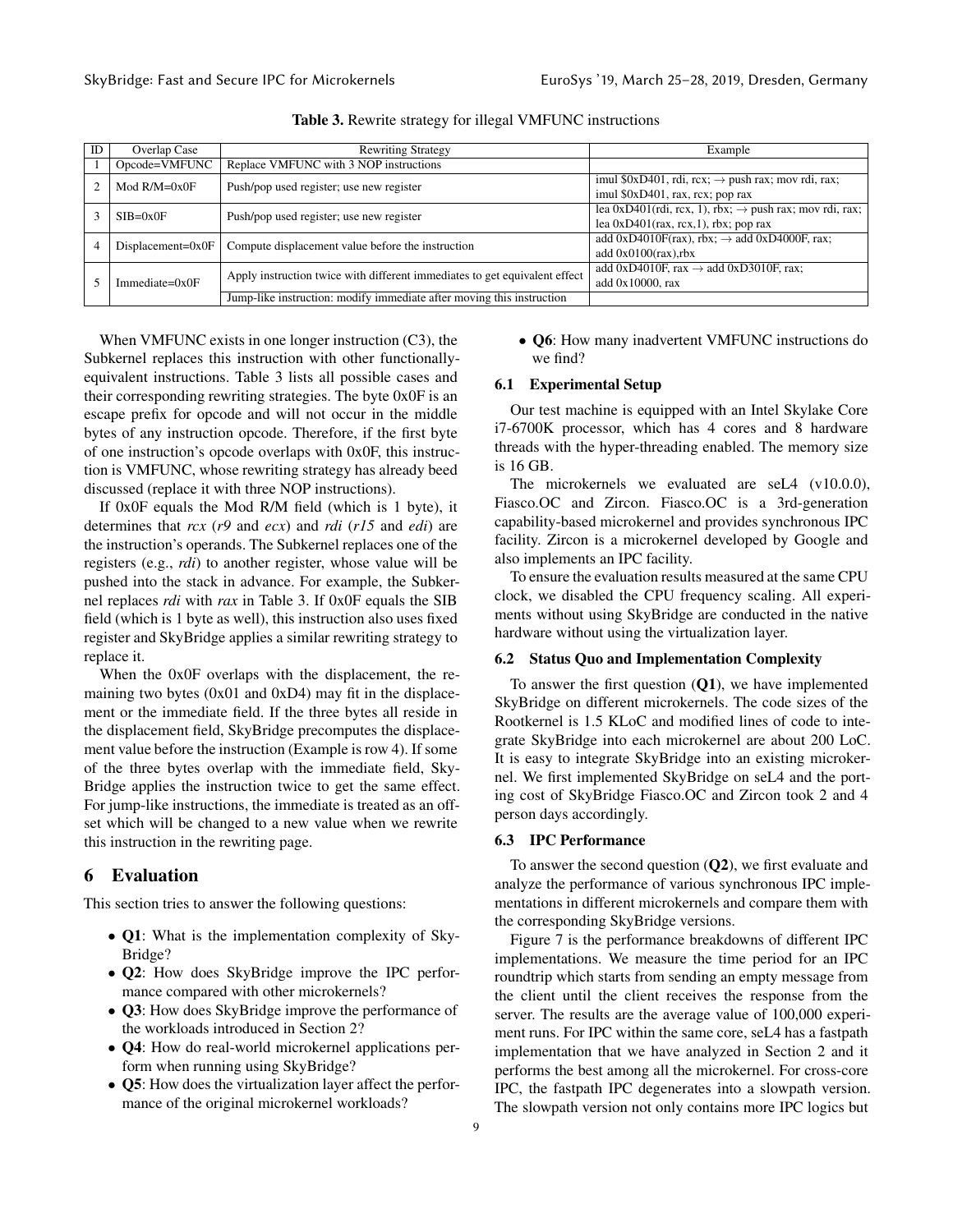<span id="page-9-0"></span>

Figure 7. The performance breakdown of synchronous ipc implementations in different microkernels. lower is better.

also involves a costly IPI. Therefore, the IPC roundtrip costs 6764 cycles.

The Fiasco.OC microkernel also has a fastpath IPC implementation. However, the fastpath in Fiasco.OC may handle deferred requests (drq) during IPC which is the reason why its IPC is relatively slower than that in seL4. The cross-core IPC in Fiasco.OC also involves the costly IPI, which costs 8440 cycles.

The Zircon microkernel does not have a fastpath IPC, which means it may enter the scheduler when handling IPC. Moreover, the IPC path in Zircon may be preempted by interrupts. The message copying in Zircon is not well optimized, which involves two expensive memory copies for each IPC. These are the reasons why Zircon performs worst among the three microkernels. Its cross-core IPC also involves scheduling part and its average cost is 20099 cycles.

We implement SkyBridge on these three microkernels. The overheads of SkyBridge mainly comes from two sources. The first one is the VMFUNC instruction, which costs 134 cycles. The second one includes all other operations, such as saving and restoring register values and installing the target stack. The second source costs 64 cycles. Therefore, an IPC roundtrip in SkyBridge costs 396 cycles, which improves the performance of single-core IPC by 1.49x, 5.86x and 19.6x for seL4, Fiasco.OC and Zircon respectively. For cross-core IPC, the improvement is 16.08x, 20.31x and 49.76x.

#### 6.4 Performance of the Key-Value Store in SkyBridge

To answer Q3, we modify the KV store benchmark and connect the processes using SkyBridge. The result is shown in Figure [8.](#page-9-1) Due to the space limit, we only report the results in seL4, which has the fastest IPC and we believe can represent other microkernels.

When the length of key and value is small, the IPC occupies a large portion of the whole benchmark. SkyBridge can reduce the latency from 7929 cycles to 3512 cycles. When the length of key and value is large, the overhead of Sky-Bridge is negligible.

<span id="page-9-1"></span>

Figure 8. The performance of SkyBridge on the KV store benchmark. Lower is better.

# <span id="page-9-2"></span>6.5 SQLite3 Performance

Table 4. The throughputs (in ops/s) of four basic SQLite3 operations under different microkernels and server settings. ST-Server means that the file system and the block device has a single working thread, while MT-Server represents that these servers have multiple working threads and they are pinned to each physical cores. The rightmost column is the speedup of SkyBridge compared with the performance of MT-Server.

|        |              | ST-Server | MT-Server | SkyBridge | Speedup |
|--------|--------------|-----------|-----------|-----------|---------|
| seL4   | Insert       | 4839.08   | 6001.82   | 11251.08  | 87.5%   |
|        | Update       | 3943.71   | 4714.52   | 7335.57   | 55.6%   |
|        | <b>Ouery</b> | 13245.92  | 14025.37  | 18610.60  | 32.7%   |
|        | Delete       | 4326.92   | 5314.04   | 7339.31   | 38.1%   |
|        | Insert       | 1296.83   | 1685.39   | 5000.00   | 196.7%  |
| Fiasco | Update       | 1222.83   | 1557.09   | 4545.45   | 191.9%  |
|        | Ouery        | 8108.11   | 8256.88   | 15789.47  | 91.2%   |
|        | Delete       | 1255.23   | 1607.14   | 4568.53   | 184.2%  |
|        | Insert       | 1408.42   | 2467.90   | 7710.63   | 212.4%  |
| Zircon | Update       | 1376.77   | 2360.00   | 6643.24   | 180.4%  |
|        | Ouery        | 9432.34   | 9535.56   | 17843.54  | 87.1%   |
|        | Delete       | 1389.64   | 1389.64   | 7027.30   | 405.7%  |

To answer Q4, we evaluate the performance of a database application.

SQLite3 [\[4\]](#page-13-15) is a widely-used and lightweight relational database. To use it, we put the client and the SQLite3 database into the same virtual address space. We also port a logbased file system named xv6fs [\[15\]](#page-13-16), which is a formally verified crash-safe file system. The LibC of the three microkernels is modified to use the new file system. We use a RAM disk device to work as the block device and the file system communicates with the device with IPC. The client first uses the SQLite3 database to manipulate files and communicate with the first server (the file system). The file system finally reads and writes data into the block device server (The second server).

In an SMP scenario, there are two possible configurations of the server. One is to create only one server thread and each client may use cross-core IPC to communicate with the server. The second one is to create multiple server threads and pin them to each physical core. The client can directly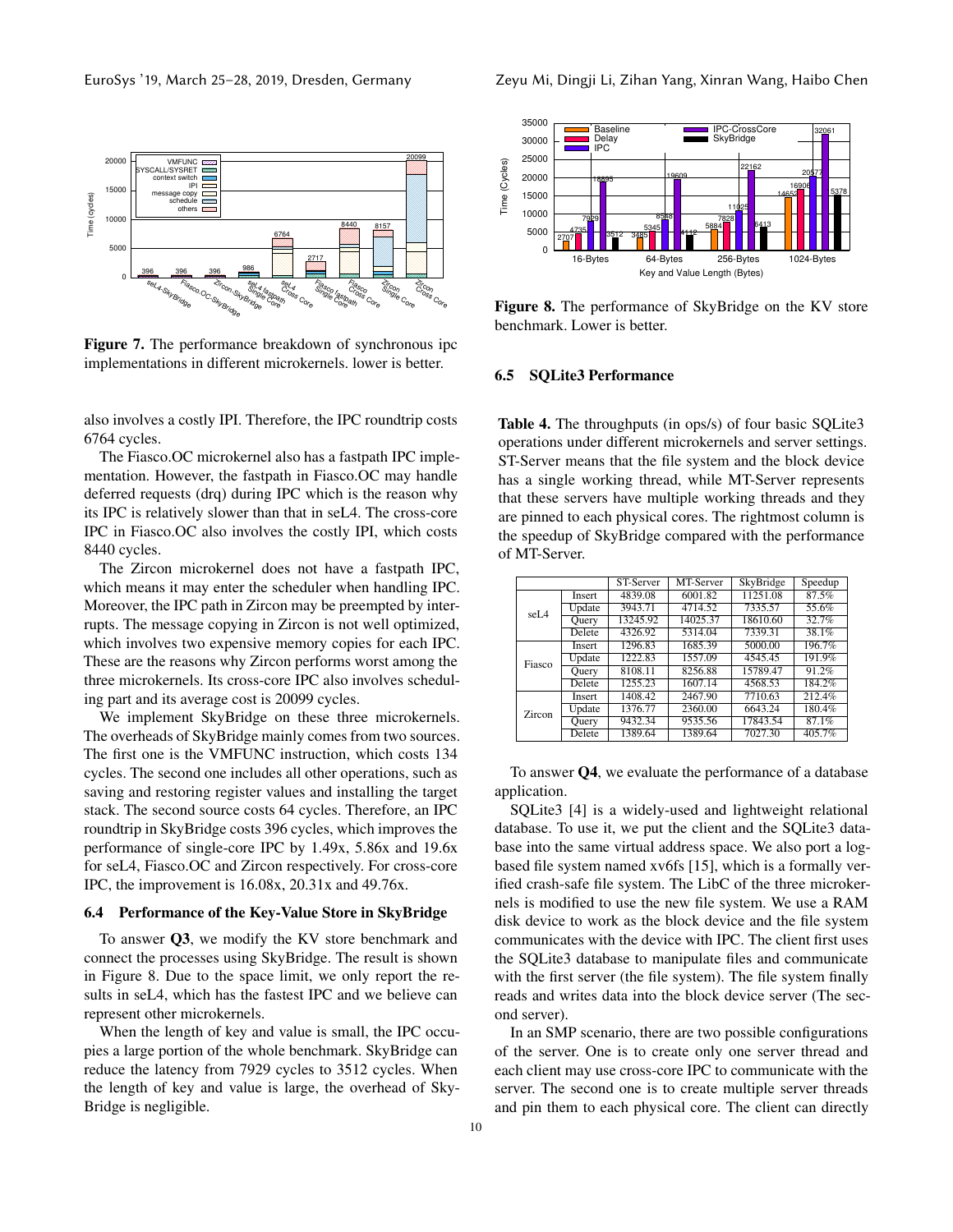<span id="page-10-0"></span>

Figure 9. The throughput of YCSB-A (in op/s) for seL4. Higher is better.

<span id="page-10-1"></span>

Figure 10. The throughput of YCSB-A (in op/s) for Fiasco.OC. Higher is better.

communicate with the server thread sharing the same core with the client, which avoids the costly cross-core IPC.

We evaluate the performance of four basic SQLite3 operations, which are insert, update, query and delete, in three microkernels, as Table [4](#page-9-2) shows. Among the four operations, the query operation performs the best since the SQLite3 has an internal cache to handle the recent read requests, which thus avoids a large number of IPC operations. For ST-Server, we create one working thread for each server and pin the client and the two servers to three different physical cores and the IPC among them involves IPIs, which accounts for its bad performance. For MT-Server, we create multiple working threads for each server and pin these thread to different physical cores. The client can communicate with the local server thread without issuing the costly cross-core IPC. We also evaluate these four operations using SkyBridge, which allows the client to directly jump into the server's virtual space and call its functions. SkyBridge can greatly improve the performance of insert, update and delete operations except the query operation. The reason is that the query operation does not cause many IPC operations compared with other three operations.

<span id="page-10-2"></span>

Figure 11. The throughput of YCSB-A (in op/s) for Zircon. Higher is better.

<span id="page-10-3"></span>Table 5. The throughput (in ops/s) of SQLite3 using YCSB-A in the native and virtualized environments without using SkyBridge and the number of VM exits in SkyBridge Rootkernel.

|                                 | Native | Rootkernel #VM exits |  |
|---------------------------------|--------|----------------------|--|
| YCSB-A 1 thread 9745.15 9694.49 |        |                      |  |
| YCSB-A 8 thread 1465.95 1411.64 |        |                      |  |

Figure [9](#page-10-0) shows the throughputs of SkyBridge for seL4 in an SMP scenario. Since the xv6fs does not support multithreading, we use one big lock in the file system, that is the reason why the scalability is so bad for this benchmark. We use the YCSB workloads to test the throughput. All workloads have similar results and we only report YCSB-A result here due to the space limit. YCSB-A workload consists of 50% read (query) and 50% write (update) operations. We run the workload on a table with 10,000 records. seL4-st means that the servers only have one working thread, but we do not bind the thread to a specific core. In seL4-mt, we create multiple threads for the servers and pin them to each core. With the increase of the cores, we also create more threads for the clients. The result shows that SkyBridge can outperform the old IPC mechanism in a different number of cores and the average speedups are 0.819x, 1.442x and 9.593x for seL4, Fiasco.OC (Figure [10\)](#page-10-1) and Zircon (Figure [11\)](#page-10-2) respectively.

We measure the number of IPI for each experiment. For example, in the 8-thread experiment in seL4, the number of IPI for seL4-st is 1,984,343 while the value in seL4-mt is 20.

#### 6.6 Virtualization Overhead

To answer *Q5*, we count the number of VM exits during the execution of the SQLite3 benchmark with and without the Rootkernel. Table [5](#page-10-3) shows the performance of the SQLite3 using the YCSB-A workload with different numbers of threads in seL4. We first evaluate the performance in the native environment and then run the same workload above the Rootkernel without using SkyBridge. The result demonstrates that the Rootkernel design incurs negligible overhead for the workload. Even if an application does not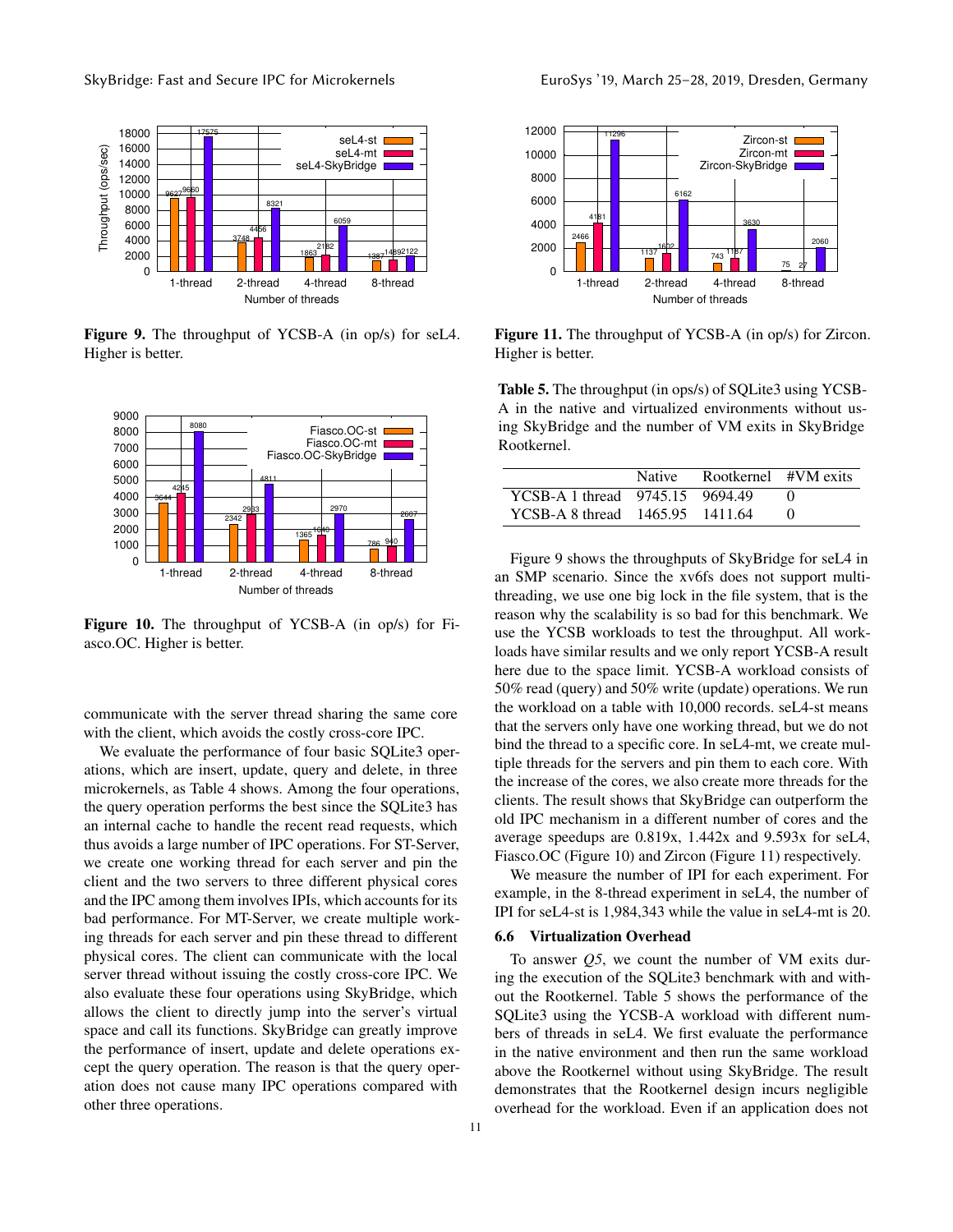<span id="page-11-0"></span>Table 6. Inadvertent VMFUNC instructions found by Sky-Bridge

| Program                                       | Average Code Size (KB) | <b>VMFUNC Count</b> |
|-----------------------------------------------|------------------------|---------------------|
| SPECCPU 2006 (31Apps)                         | 424                    |                     |
| PARSEC 3.0 (45 Apps)                          | 842                    | 0                   |
| Nginx $v1.6.2$                                | 979                    | 0                   |
| Apache v2.4.10                                | 666                    |                     |
| Memcached v1.4.21                             | 121                    | 0                   |
| Redis v2.8.17                                 | 729                    |                     |
| Vmlinux v4.14.29                              | 10.498                 | 0                   |
| Linux Kernel Modules v4.14.29 (2,934 Modules) | 15                     |                     |
| Other Apps (2,605 Apps)                       | 216                    | 1 (in GIMP-2.8)     |

use SkyBridge, its performance is not affected by the virtualized environment introduced by SkyBridge. The number of VM exits collected during the experiments are 0, in that the Subkernel can get access to most physical memory, handle hardware events and execute privileged instructions without triggering any VM exits, as we introduced in Section [4.1.](#page-5-0)

# 6.7 Rewriting VMFUNC

We do not find any occurrence of inadvertent VMFUNC instructions in our microkernel benchmarks. We scan many different programs in Linux and find only one occurrence of inadvertent VMFUNC instruction in GIMP-2.8, as shown in Table [6.](#page-11-0) GIMP is an image manipulation program and the inadvertent VMFUNC is contained in the immediate region of a longer call instruction. The immediate is an offset and the call instruction can be replaced with our rewriting strategy for jump-like instructions.

# 7 Security Analysis

Malicious EPT switching: As we mentioned in Section [4.4,](#page-6-1) a malicious process may use a self-prepared VMFUNC to bypass the trampoline and jump to any address of one victim process. SkyBridge defends against such attack by dynamically scanning the binary of each process during loading time and replacing any VMFUNC instruction with functionallyequivalent instructions.

Meltdown Attacks [\[45\]](#page-14-10): Meltdown attacks allow unauthorized processes to read data of privileged kernel or other processes. Current OS kernels including the microkernels like seL4 defend against this attack by using two page tables for the kernel and user programs respectively. SkyBridge can also defeat such attack since it still puts different processes into different page tables..

DoS Attacks: During a direct server call, the called server may encounter internal errors which lead to itself failure or the server is deliberately waiting and does not return to the client, both of which causes a hang for the client. Like other microkernels, SkyBridge provides a timeout mechanism, which can force the server to return the control flow to the client.

Malicious Server Call: Due to the hardware features, the Rootkernel has to put all server's EPTP into the same EPTP list before one client gets scheduled, which may allow a malicious client or server to call other servers even if this call is

forbidden. To prevent this illegal call, SkyBridge provides a calling-key table for each process to check whether the current caller is a legally registered process.

Refusing to Call SkyBridge Interface: One process may refuse to call the interface provided by SkyBridge. But it is in an isolated environment, which means this behavior only results in its own execution failure, not affecting other processes or the kernel.

# 8 Related Work

# 8.1 Software-based IPC Optimization

There is a long line of research on reducing the overheads of IPC over the last decades [\[8](#page-13-5), [17](#page-13-17), [19,](#page-13-18) [39,](#page-14-19) [43,](#page-14-3) [47\]](#page-14-20). L4 [\[19](#page-13-18), [43](#page-14-3), [44\]](#page-14-21) integrates many techniques, including using in-register message transfer to avoid redundant copying and leveraging tagged TLB to reduce the context switch overhead. One notable optimization technique is to migrate the client's thread to server's address space and run server's code, which is used in LRPC [\[8\]](#page-13-5) and thread migration model [\[17](#page-13-17), [23](#page-13-19), [25](#page-13-20), [39,](#page-14-19) [47\]](#page-14-20). This technique has two main benefits. The first one is that it avoids the costly scheduling since it does not block the client and allows it to directly switch to the server using its own scheduling quantum. The second one is that there is only a partial context switch where a small subset of registers and the address space are changed. However, it still requires the involvement of the kernel and the costly of address switches. In contrast, SkyBridge follows the thread migration model but designed a kernel-less IPC facility with extremely low overhead.

Modern microkernels such as seL4 have adopted many aforementioned optimization techniques. In seL4, there are two kinds of IPC: fastpath and slowpath. The fastpath IPC leverages the direct process switch technique to make the kernel directly switch to the target server without the involvement of the scheduler, which thus helps the fastpath to achieve the extremely small latency. However, as we analyzed in Section [2,](#page-1-0) the fastpath still involves the kernel and thus performs worse than SkyBridge.

The requirement for supporting more complex functionalities stimulates the design of asynchronous IPC like asynchronous notifications [\[19\]](#page-13-18). Current microkernels usually contain a mixture of both synchronous and asynchronous IPCs. FlexSC [\[51](#page-14-22)] also proposes asynchronous system calls for batching processing and avoiding the costly context switches between user space and kernel space in a monolithic kernel. The focus of this paper is mainly on improving synchronous IPC, which has already resulted in tremendous performance improvements.

Scheduling-related techniques are also proposed to improve the IPC performance. Lazy scheduling [\[42\]](#page-14-2) avoids the frequent queue manipulation, but does not guarantee the bounded execution time of the scheduler, which is required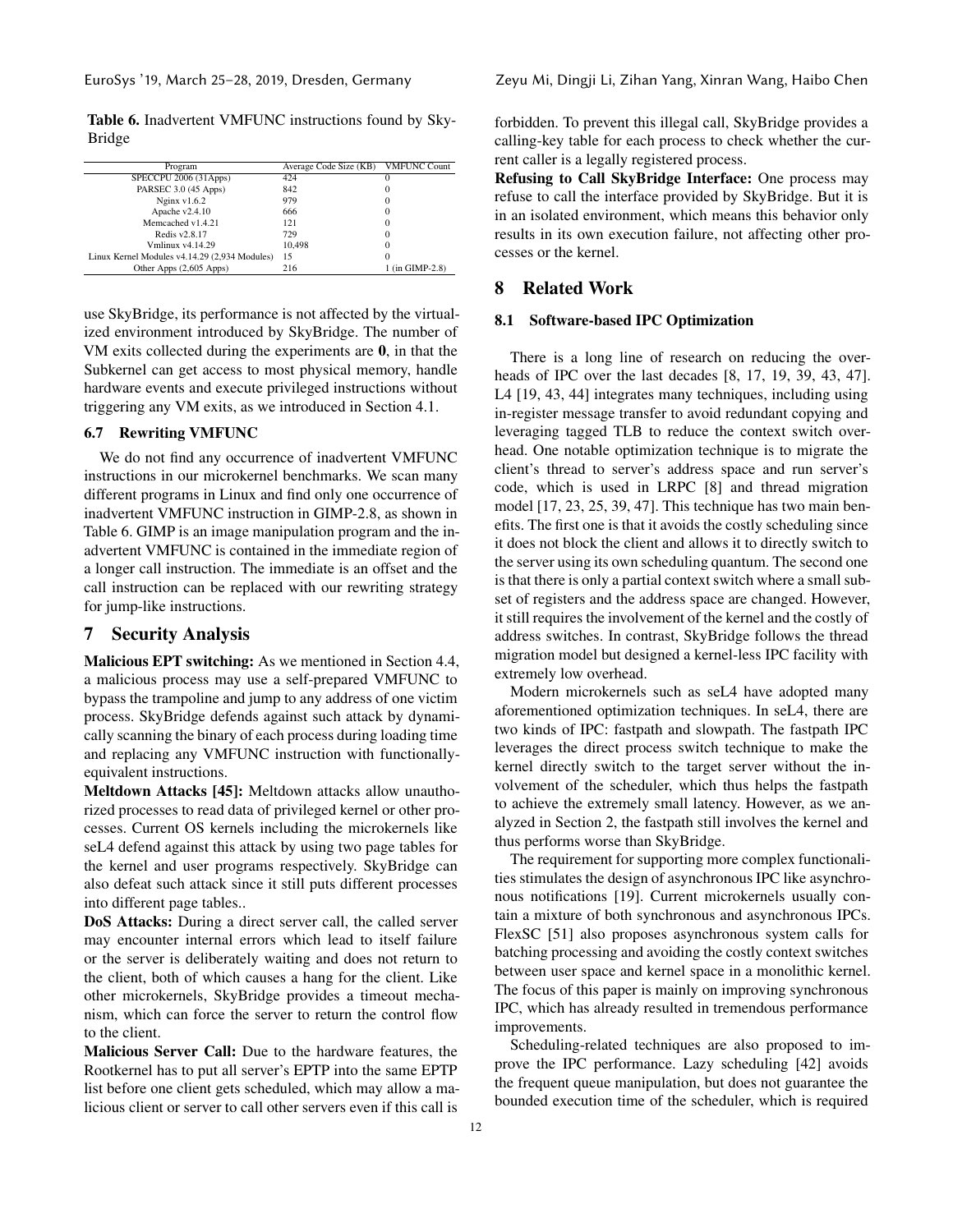by some hard real-time systems. Hence, seL4 [\[19\]](#page-13-18) proposes Benno scheduling to address such problem.

For long message, one solution is to provide the shared buffer for the client and server, which requires two memory copies. To this end, L4 [\[42\]](#page-14-2) proposes a technique called temporary mapping, which temporarily maps the caller's buffer into the callee's address space and avoids one costly message copying. This technique is orthogonal to SkyBridge and may also be combined with SkyBridge to achieve better performance.

# 8.2 Single Address Space Systems

Another direction is to put all domains into a single virtual address space and leverage other techniques to enforce the isolation among these domains, which can be divided into the software solutions [\[9,](#page-13-21) [11](#page-13-22), [21](#page-13-23), [31](#page-13-24)] and hardware solutions [\[12](#page-13-25), [24](#page-13-26), [37](#page-14-23), [46,](#page-14-13) [53](#page-14-18)[–55,](#page-14-11) [57,](#page-14-24) [59\]](#page-14-25).

SPIN [\[9](#page-13-21)] and Singularity [\[21](#page-13-23), [31](#page-13-24)] uses type-safe programming language to enable the low-overhead software-based memory isolation. Besides, different mainstream processor manufactures also present their products that support memory isolation within the same virtual space. ARM memory domain mechanism [\[16](#page-13-27), [62\]](#page-14-26) assigns memory pages into different domains and the hardware Memory Management Unit (MMU) decides if an access should be allowed based on the current level stored in a per-core register (Domain Access Control Register). Intel introduces the Protection Keys for Userspace (PKU) mechanism to provide similar functionality. ERIM [\[53](#page-14-18)] leverages Intel PKU to provide isolated domains within a single virtual address space. However, these hardware features only supported limited domain numbers. Different from these works, SkyBridge provides an efficient IPC facility for a larger number of virtual address spaces (i.e., 512). SeCage [\[46](#page-14-13)] divides an existing application into different Pieces of Application Logic (PAL) by program analysis and puts them into isolated EPT space. SkyBridge focuses on connecting different virtual address spaces which is different from SeCage and proposes a series of techniques to address the challenges SeCage does not encounter. CrossOver [\[41\]](#page-14-12) leverages VMFUNC to provide efficient cross-domain control transfers for virtual machines while SkyBridge focuses on IPCs in the microkernel world. Besides, CrossOver is mainly a hardware design that mandates hardware changes for high efficiency.

New hardware extensions are also proposed to provide efficient in-process isolation, like CODOMs [\[54](#page-14-27), [55\]](#page-14-11), CHERI [\[57](#page-14-24), [59\]](#page-14-25), Opal [\[12](#page-13-25)] and IMIX [\[24\]](#page-13-26). However, these solutions usually require non-trivial modification to the hardware and the microkernels.

# 9 Discussion and Limitation

Legacy Hypervisors. To run SkyBridge in cloud environments [\[33](#page-14-28), [49,](#page-14-29) [56\]](#page-14-30), legacy hypervisors need to be modified

in order to support the Rootkernel. Fortunately, most functionalities of the Rootkernel have already been implemented in today's hypervisors. For example, Xen allows a VM to create up to 512 EPTs and use VMFUNC to switch the EPT pointer by using alt2pm [\[10](#page-13-28)]. Other required modifications in the hypervisors are to allow the Subkernel to change mappings in the EPTs, which can be implemented via hypercalls which accept and check the mapping information provided by the Subkernel.

W⊕X Code Pages. To defend against a malicious VMFUNC instruction, SkyBridge scans code pages to replace any inadvertent VMFUNCs with functionally-equivalent instructions. One implication of this technique is that it disallows direct modifications to code pages, which may prevent JIT compilation [\[38](#page-14-31)], dynamic software updating [\[14\]](#page-13-29) and live updating of operating systems [\[13](#page-13-30)]. Therefore, to support dynamic code generation, the code generation process must be adapted to make code pages writable and non-executable. After code generation, these pages must be remapped as executable and non-writable, which allows SkyBridge to rescan them. The rescanning should be carefully implemented to avoid the instructions that span the newly mapped page and neighboring pages. The remapping and rescanning may impact application performance. However, these operations can be boosted by leveraging a batching technique and thus incur negligible overhead [\[32\]](#page-13-31). We will investigate the performance implication of W⊕X code pages in the future.

# 10 Conclusion and Future Work

This paper described the motivation, design, implementation and evaluation of SkyBridge, a microkernel IPC facility that eliminates the involvement of the kernel and allows a process to directly to switch to the virtual address space of the target process and execute its code. SkyBridge leverages VMFUNC to implement efficient IPCs and proposes a series of techniques to guarantee security properties and efficiency. We have integrated SkyBridge into three microkernels (seL4, Fiasco.OC and, Google Zircon) to evaluate its performance. The results show that SkyBridge can improve the performance of IPC by 1.49x to 19.6x for microbenchmarks. For real-world applications (SQLite3 database), SkyBridge improves the throughput by 81.9%, 1.442x and 9.593x for these three microkernels on average.

We plan to extend our work in three directions. First, we plan to investigate and extend the design of SkyBridge to monolithic kernels like Linux to boost applications that communicate through Linux IPC facilities. Second, we explore how to generalize the design of SkyBridge on more hardware architectures like ARM and AMD. Third, since the EPTP list can hold at most 512 EPTP entries, we plan to design a technique that dynamically evicts the least recently used EPTP entries from the EPTP list when the server number is larger than 512.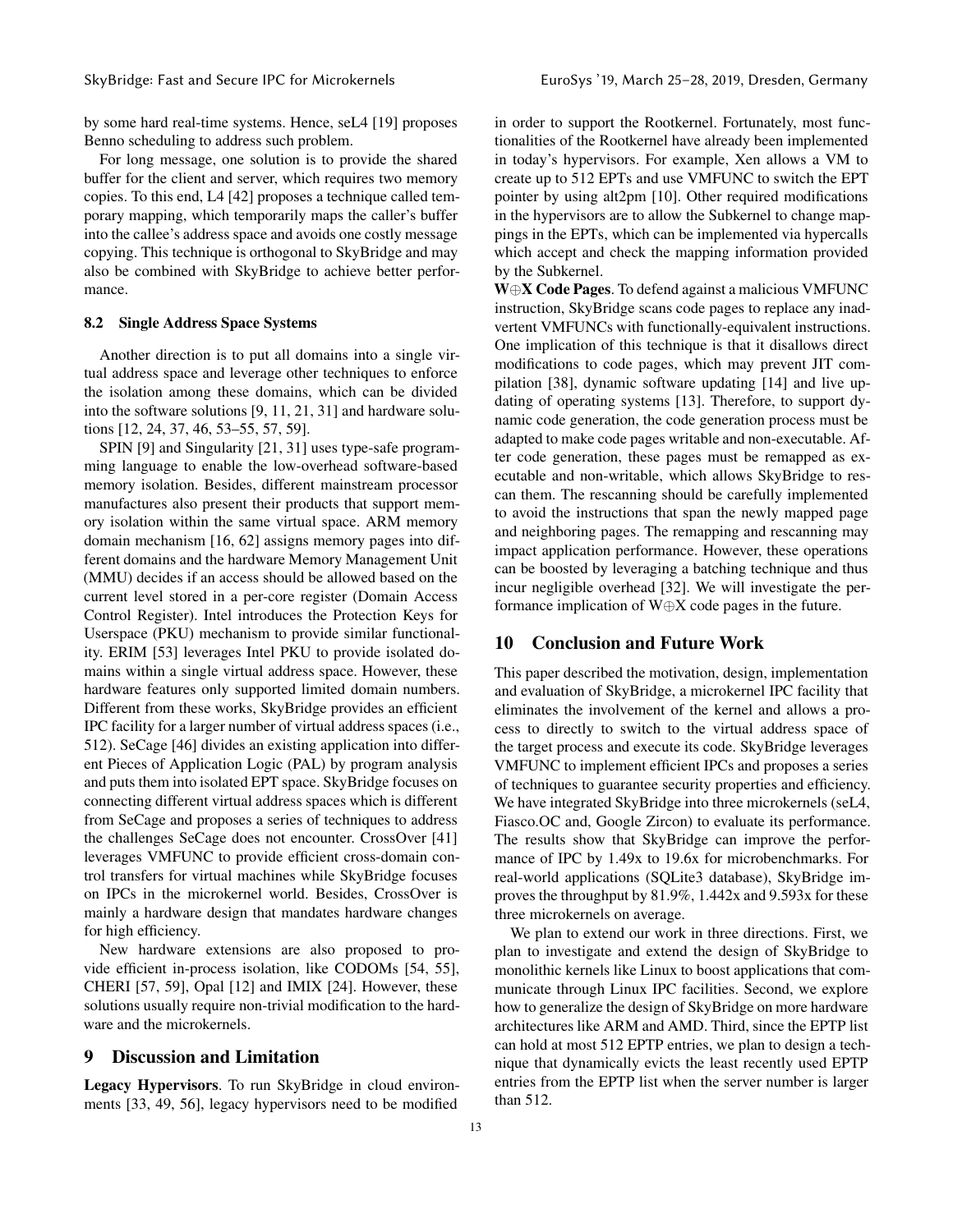# Acknowledgments

We sincerely thank our shepherd Mathias Payer, Martin Decky and the anonymous reviewers for their insightful comments. We also thank Dong Du for sharing his experience in porting SQLite 3.0 and xv6fs to microkernels. This work is supported in part by the National Key Research & Development Program (No. 2016YFB1000104), and the National Natural Science Foundation of China (No. 61772335). Haibo Chen is the corresponding author.

# References

- <span id="page-13-6"></span>[1] The fiasco.oc microkernel. https://os.inf.tu-dresden.de/fiasco/.
- <span id="page-13-9"></span>[2] Intel 64 and ia-32 architectures software developer's manual volume 3c.

<span id="page-13-8"></span>https://software.intel.com/en-us/articles/intel-sdm. [3] sel4 benchmark results.

- http://sel4.systems/About/Performance/.
- <span id="page-13-15"></span>[4] Sqlite3.

https://www.sqlite.org/index.html.

- <span id="page-13-7"></span>[5] The zircon microkernel. https://fuchsia.googlesource.com/zircon.
- <span id="page-13-11"></span>[6] Paul Barham, Boris Dragovic, Keir Fraser, Steven Hand, Timothy L. Harris, Alex Ho, Rolf Neugebauer, Ian Pratt, and Andrew Warfield. Xen and the art of virtualization. In *Proceedings of the ACM 19th Symposium on Operating Systems Principles*, volume 37, pages 164– 177, 2003.
- <span id="page-13-12"></span>[7] Adam Belay, Andrea Bittau, Ali José Mashtizadeh, David Terei, David Maziéres, and Christoforos E. Kozyrakis. Dune: safe user-level access to privileged cpu features. In *Proceedings of the 10th USENIX conference on Operating Systems Design and Implementation*, pages 335–348, 2012.
- <span id="page-13-5"></span>[8] Brian N. Bershad, Thomas E. Anderson, Edward D. Lazowska, and Henry M. Levy. Lightweight remote procedure call. *ACM Transactions on Computer Systems*, 8(1):37–55, 1990.
- <span id="page-13-21"></span>[9] Brian N. Bershad, Stefan Savage, Przemyslaw Pardyak, Emin Gün Sirer, Marc E. Fiuczynski, David Becker, Craig Chambers, and Susan J. Eggers. Extensibility safety and performance in the spin operating system. In *Proceedings of the ACM 15th Symposium on Operating Systems Principles*, volume 29, pages 267–283, 1995.
- <span id="page-13-28"></span>[10] Xen Project Blog. Stealthy monitoring with xen altp2m. https://blog.xenproject.org/2016/04/13/ [stealthy-monitoring-with-xen-altp2m](https://blog.xenproject.org/2016/04/13/stealthy-monitoring-with-xen-altp2m).
- <span id="page-13-22"></span>[11] Miguel Castro, Manuel Costa, Jean-Philippe Martin, Marcus Peinado, Periklis Akritidis, Austin Donnelly, Paul Barham, and Richard Black. Fast byte-granularity software fault isolation. In *Proceedings of the ACM 22nd Symposium on Operating Systems Principles*, pages 45–58, 2009.
- <span id="page-13-25"></span>[12] Jeffrey S. Chase, Henry M. Levy, Michael J. Feeley, and Edward D. Lazowska. Sharing and protection in a single-address-space operating system. *ACM Transactions on Computer Systems*, 12(4):271–307, 1994.
- <span id="page-13-30"></span>[13] Haibo Chen, Rong Chen, Fengzhe Zhang, Binyu Zang, and Pen-Chung Yew. Live updating operating systems using virtualization. In *Proceedings of the 2nd international conference on Virtual execution environments*, pages 35–44. ACM, 2006.
- <span id="page-13-29"></span>[14] Haibo Chen, Jie Yu, Chengqun Hang, Binyu Zang, and Pen-Chung Yew. Dynamic software updating using a relaxed consistency model. *IEEE Transactions on Software Engineering*, 37(5):679–694, 2011.
- <span id="page-13-16"></span>[15] Haogang Chen, Daniel Ziegler, Tej Chajed, Adam Chlipala, M. Frans Kaashoek, and Nickolai Zeldovich. Using crash hoare logic for certifying the fscq file system. In *Proceedings of the ACM 25th Symposium*

#### EuroSys '19, March 25–28, 2019, Dresden, Germany Zeyu Mi, Dingji Li, Zihan Yang, Xinran Wang, Haibo Chen

*on Operating Systems Principles*, pages 18–37, 2015.

- <span id="page-13-27"></span>[16] Yaohui Chen, Sebassujeen Reymondjohnson, Zhichuang Sun, and Long Lu. Shreds: Fine-grained execution units with private memory. In *2016 IEEE Symposium on Security and Privacy (SP)*, pages 56–71, 2016.
- <span id="page-13-17"></span>[17] Raymond K Clark, E Douglas Jensen, and Franklin D Reynolds. An architectural overview of the alpha real-time distributed kernel. In *Proceedings of the USENIX Workshop on Microkernels and other Kernel Architectures*, pages 27–28, 1992.
- <span id="page-13-14"></span>[18] Nathan Dautenhahn, Theodoros Kasampalis, Will Dietz, John Criswell, and Vikram Sadanand Adve. Nested kernel: An operating system architecture for intra-kernel privilege separation. In *Proceedings of the 20th International Conference on Architectural Support for Programming Languages and Operating Systems*, volume 50, pages 191–206, 2015.
- <span id="page-13-18"></span>[19] Kevin Elphinstone and Gernot Heiser. From 13 to sel4 what have we learnt in 20 years of l4 microkernels. In *Proceedings of the ACM 24th Symposium on Operating Systems Principles*, pages 133–150, 2013.
- <span id="page-13-3"></span>[20] Dawson R. Engler, Frans M. Kaashoek, and James O'Toole Jr. Exokernel: an operating system architecture for application-level resource management. In *Proceedings of the ACM 15th Symposium on Operating Systems Principles*, volume 29, pages 251–266, 1995.
- <span id="page-13-23"></span>[21] Manuel Fahndrich, Mark Aiken, Chris Hawblitzel, Orion Hodson, Galen C. Hunt, James R. Larus, and Steven Levi. Language support for fast and reliable message-based communication in singularity os. In *Proceedings of the 1st ACM SIGOPS/EuroSys European Conference on Computer Systems 2006*, volume 40, pages 177–190, 2006.
- <span id="page-13-0"></span>[22] Bryan Ford, Mike Hibler, Jay Lepreau, Patrick Tullmann, Godmar Back, and Stephen Clawson. Microkernels meet recursive virtual machines. In *Proceedings of the 2nd USENIX Symposium on Operating Systems Design and Implementation*, volume 30, pages 137–151, 1996.
- <span id="page-13-19"></span>[23] Bryan Ford and Jay Lepreau. Evolving mach 3.0 to a migrating thread model. In *Proceedings of the USENIX Winter 1994 Technical Conference on USENIX Winter 1994 Technical Conference*, pages 9–9, 1994.
- <span id="page-13-26"></span>[24] Tommaso Frassetto, Patrick Thomas Jauernig, Christopher Liebchen, and Ahmad-Reza Sadeghi. Imix: In-process memory isolation extension. In *27th USENIX Security Symposium (USENIX Security 18)*, pages 83–97, 2018.
- <span id="page-13-20"></span>[25] Benjamin Gamsa, Orran Krieger, Jonathan Appavoo, and Michael Stumm. Tornado: maximizing locality and concurrency in a shared memory multiprocessor operating system. In *Proceedings of the 3rd Symposium on Operating Systems Design and Implementation*, pages 87–100, 1999.
- <span id="page-13-13"></span>[26] Jayneel Gandhi, Mark D. Hill, and Michael M. Swift. Agile paging: exceeding the best of nested and shadow paging. In *2016 ACM/IEEE 43rd Annual International Symposium on Computer Architecture (ISCA)*, volume 44, pages 707–718, 2016.
- <span id="page-13-4"></span>[27] David B. Golub, Randall W. Dean, Alessandro Forin, and Richard F. Rashid. Unix as an application program. *Proceedings of the USENIX Summer 1990 Technical Conference on Summer Technical Conference*, pages 87–95, 1990.
- <span id="page-13-1"></span>[28] Per Brinch Hansen. The nucleus of a multiprogramming system. *Communications of The ACM*, 13(4):238–241, 1970.
- <span id="page-13-2"></span>[29] Dan Hildebrand. An architectural overview of qnx. *Proceedings of the Workshop on Micro-kernels and Other Kernel Architectures*, pages 113–126, 1992.
- <span id="page-13-10"></span>[30] Zhichao Hua, Dong Du, Yubin Xia, Haibo Chen, and Binyu Zang. EPTI: Efficient defence against meltdown attack for unpatched vms. In *2018 USENIX Annual Technical Conference (USENIX ATC 18)*, pages 255–266, 2018.
- <span id="page-13-24"></span>[31] Galen C. Hunt and James R. Larus. Singularity: rethinking the software stack. *Operating Systems Review*, 41(2):37–49, 2007.
- <span id="page-13-31"></span>[32] jandem's blog. W⊕x jit-code enabled in firefox. https://jandemooij.nl/blog/2015/12/29/